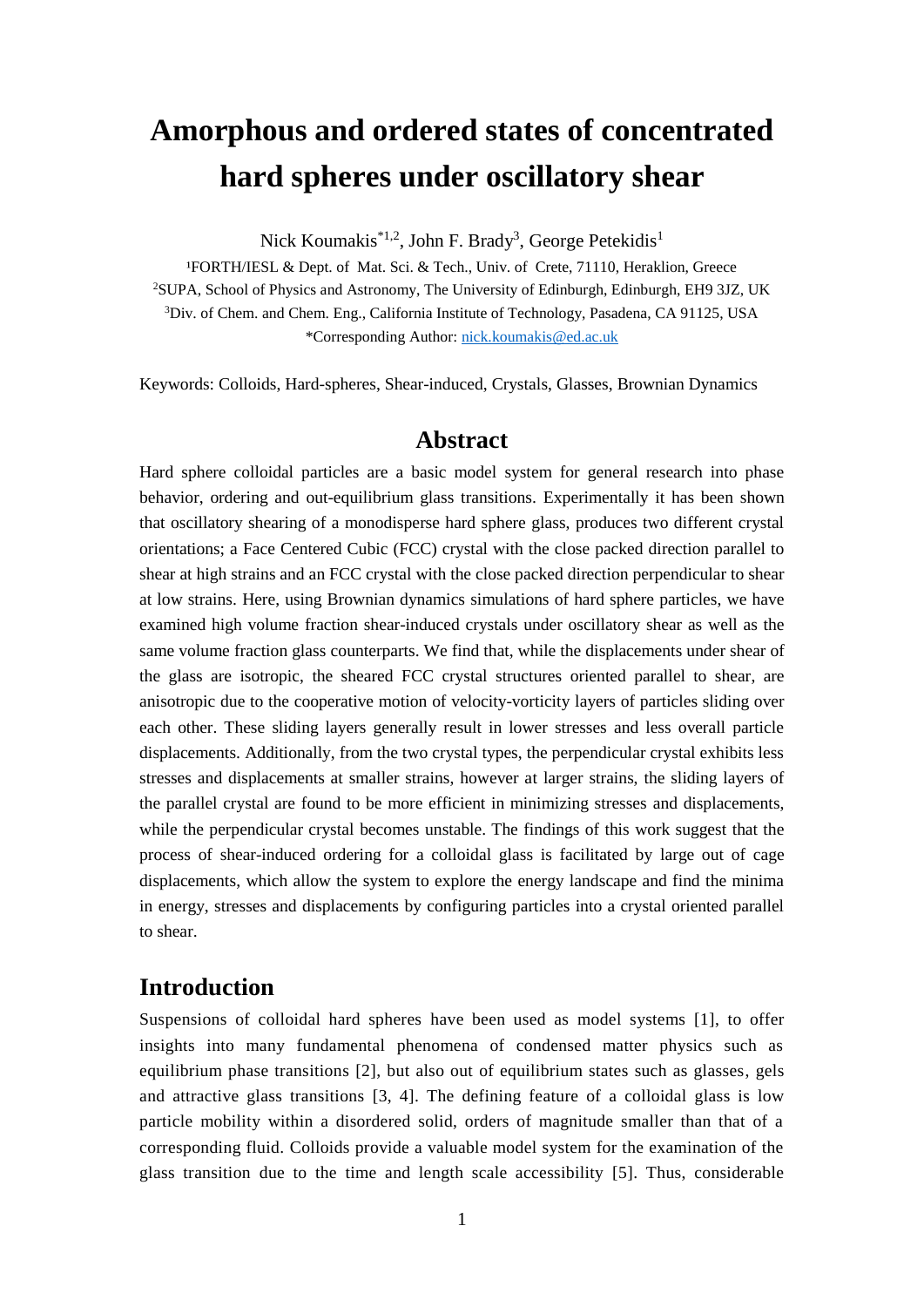insight is gained into features such as motion cooperativity and dynamic heterogeneity [6, 7]. However, because of the large particle size, colloids form soft solids which flow under the application of shear [8], where non linear rheological properties can be studied.

For hard spheres, there is a single parameter which completely determines the phase behavior at rest, the particle volume fraction φ. Hard spheres exhibit a liquid phase at volume fractions beneath 0.494, where the particles are free to diffuse and explore the whole volume available. A liquid-crystal coexistence phase is observed at volume fractions ranging from 0.494 to 0.545 and a fully crystalline structure from 0.545 to about 0.58 [9, 10]. The increase of entropy and free volume are the driving forces behind the crystallization of hard sphere colloids. The ordered crystal structure allows each particle a larger volume of motion around their lattice site in comparison to a disordered state of the same volume fraction. Even though the particles are in an ordered state, the increase of entropy due to individual motion and free volume is greater than the reduction of the total configurational entropy [9]. The crystal structures initially assembled to when left at rest are a mixture of face-centred cubic (FCC) and hexagonally close packed (HCP) regions that are randomly oriented [11]. If particles increase in polydispersity, crystallization dynamics become slower as different particles sizes are not easily accommodated in the crystal lattice. At about 10% polydispersity, the distribution of sizes is too large and crystallization is suppressed [9, 12, 13].

Further increase of the volume fraction, for  $\varphi$  above 0.58, the particles are unable to move into the entropically favorable crystal positions due to space restrictions and become trapped in a dynamically arrested glass phase [4, 14, 15]; Molecular dynamics simulations have brought up a discussion on the definition of the glass transition volume fraction and the appearance of crystallization in the glass regime [16]. While highly polydisperse hard sphere systems are unable to crystallize, the arrested glassy state at high  $\varphi$  remains unchanged. Above the glass transition, although long-range diffusion is essentially frozen [17, 18], dynamic heterogeneities may allow slow non-diffusive relaxations related with activated hoping mechanisms [6, 19]. By observing the positions of the fastest and slowest particles [7] it was found that just below the glass transition the motions of the fast-moving particles were strongly correlated spatially in clusters. As the glass transition was approached these domains grew in size, although when entering the glass phase, the average size of these clusters was reduced, providing a dynamic signature of the glass transition [20, 21]. The dynamic heterogeneities near and above the glass transition have also been discussed [22] and shown to have large distance spatial correlations of a few particle diameters which increase with  $\varphi$ , although showing no divergent behavior near or above the glass transition.

Rheologically, hard sphere glasses are an interesting system, generally exhibiting solid like response at rest, while showing complex features under non-linear shear. Earlier work [23] studied the linear elasticity of hard sphere dispersions near and above the glass transition, concerning the amorphous and shear induced ordered states, finding a power law increase of elasticity as a function of the distance from maximum packing, while additionally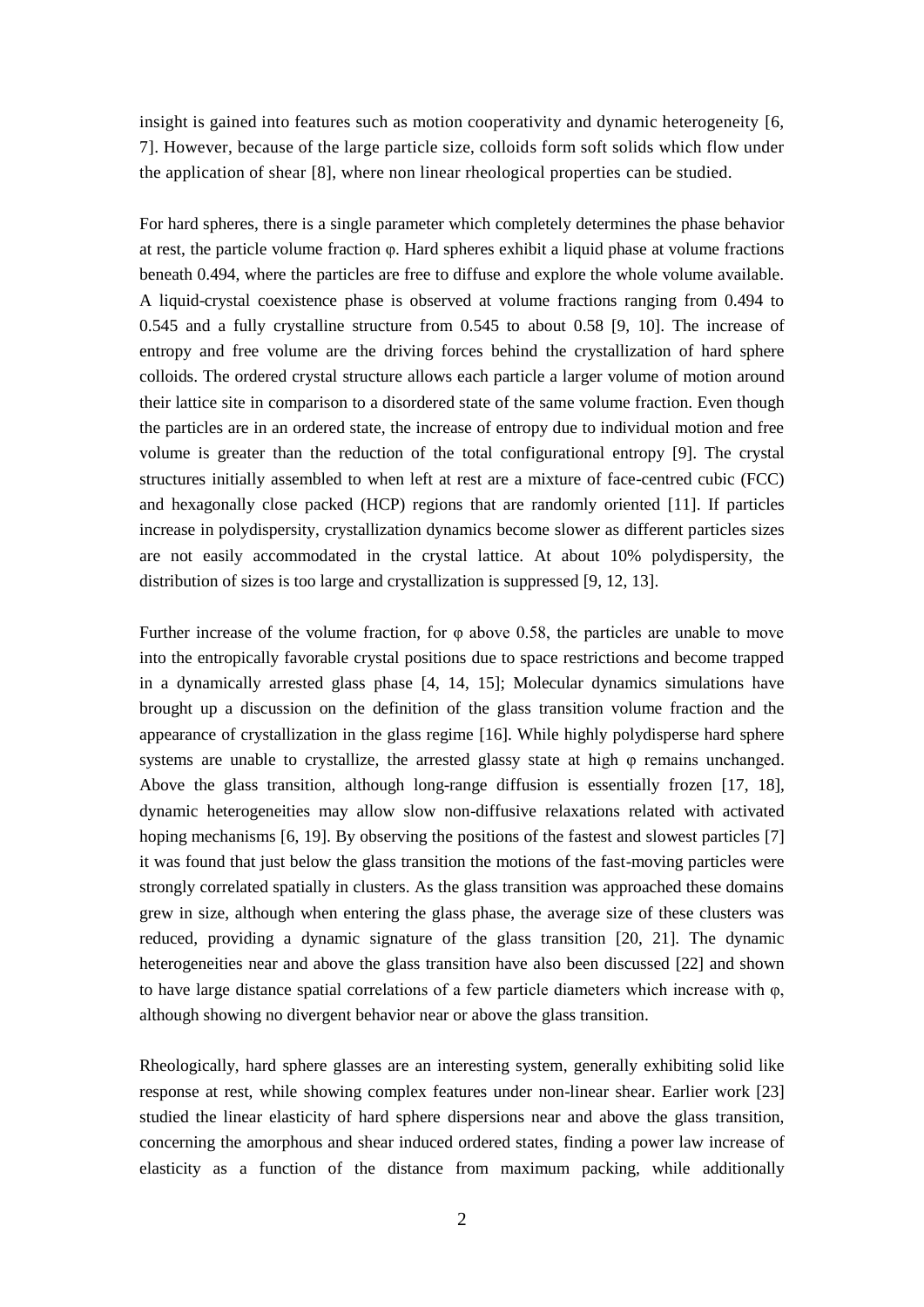successfully applying the Mode Coupling Theory for the frequency dependence of the moduli. Creep and recovery experiments [24] as well as some oscillatory shear measurements coupled with DLS echo [8, 25] were used to examine the nonlinear properties of a polydisperse hard sphere glass and concluded that it can tolerate a high amount of strain (10%-15%) before yielding irreversibly as related to breaking of the hard sphere entropic cages. Moreover, a recent study presented an overview of the various rheological properties of concentrated hard sphere suspensions in comparison to their softer counterparts [26], covering linear viscoelasticity and non-linear steady and oscillatory measurements, as well as providing an experimental rheological signature of the glass transition.

There has also been recent scientific activity in the experimental determination of the microscopic properties of concentrated hard sphere glasses under shear. With the use of confocal microscopy coupled with steady shear, a sub linear power law dependence for the shear induced diffusion coefficient with increasing shear rate[27]. Moreover, recent work [28] relates the shear banding instability in high concentration glasses to shear concentration coupling, while mapping the occurrence of banding with applied rate and volume fraction. Through microscopy and steady shear localized irreversible shear transformation zones were identified and their formation energy and topology were determined[29], while other work [30] related the microscopic motions of the particles under shear to a modified Stokes-Einstein relation which replaces the thermal energy with shear energy. Additionally, the dynamic heterogeneities under steady shear have been analyzed for a super cooled liquid [31], while also recently studied in terms of creep flow [32], showing an increase of the heterogeneous regions as a function of strain. The source of the transient overshoot for steady rate start-up has been associated with structural changes of the glassy cage [33-35], while a secondary yield strain was found in simple hard sphere glasses [36], explained through distinct yielding mechanisms at different time scales. In a collaborative effort on glasses under shear, the relaxation of stresses after the application of flow was examined with theory, simulations and various experiments [37], showing that finite residual stresses are governed by the preshear rate through long-lived memory effects.

In a monodisperse system of hard spheres, the addition of shear has been found to induce ordering. While crystallization in quiescent hard sphere systems occurs within hours or days as randomly oriented crystallites, under oscillatory shear, crystallization may occur within a few minutes and is oriented with the flow[38]. Depending on the studied volume fraction, the created crystal under shear may be transient ( $\varphi$ <0.454), partial (0.454 $\leq \varphi$  <0.545) or monocrystalline (φ>0.545) [39], while it flows in complicated fashion with crystal layers sliding one over the other [40]. It has been found for dense suspensions of hard spheres (φ>0.545) under oscillatory strain that two different orientations of crystals arise depending on the strain of oscillation; while high strains ( $\gamma_0 > 50\%$ ) produce a monocrystal with the closed packed direction parallel to shear, while low strains ( $\gamma_0$ <50%) produce a distribution of crystallites with orientations around a crystal with the closed packed direction perpendicular to shear [38, 39, 41].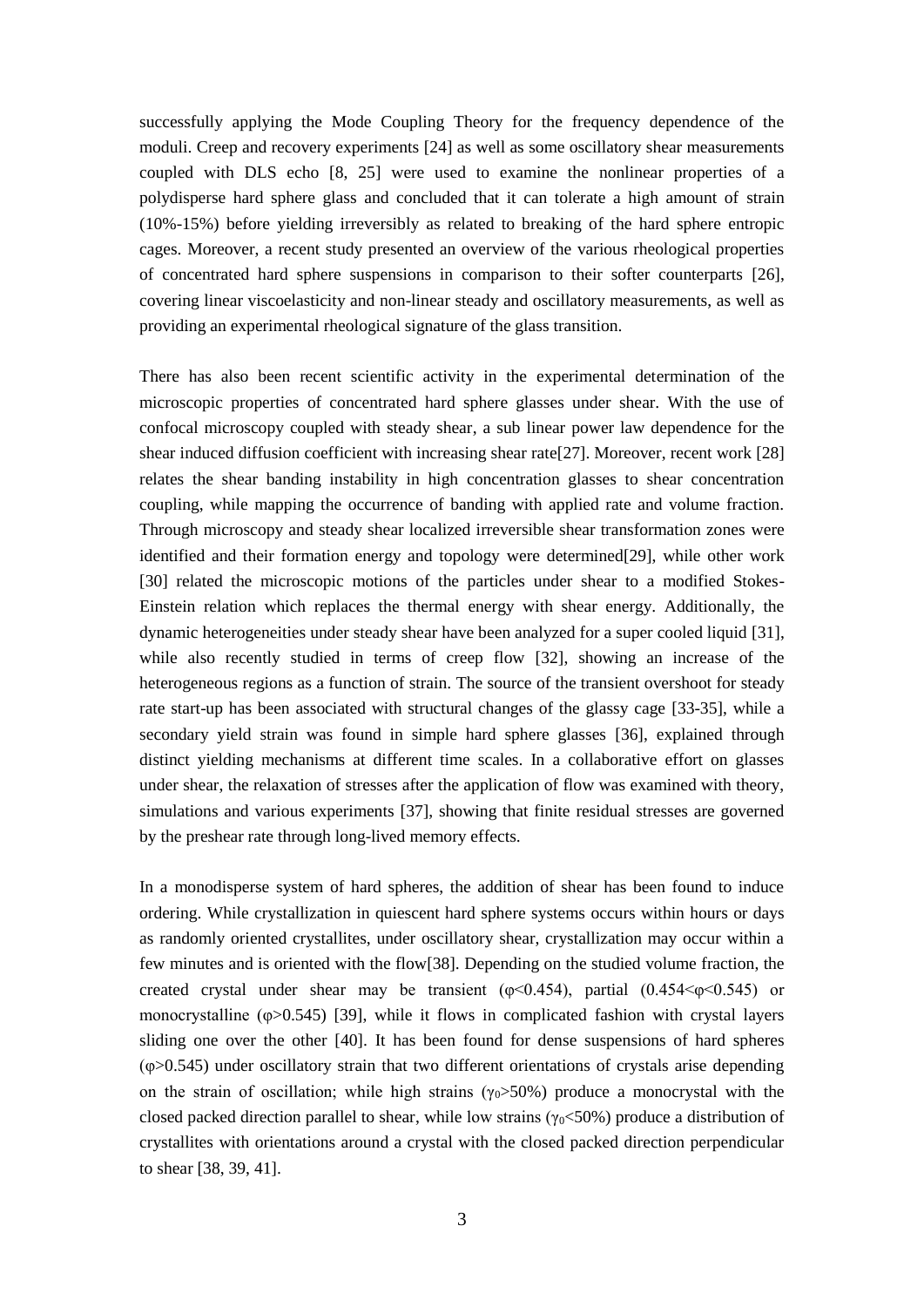At low strains, the crystal has been found to have some sort of polycrystallinity as the sample would not be fully oriented in the perpendicular direction, but would have grains which had a preferred direction which was perpendicular to the shear direction[39]. At high strains the sample would reorient parallel to shear and the polycrystallinity would disappear. In the case of the cone and plate geometries, crystallization manifested only as a crystal with the closed packed direction parallel to shear, possibly due to spatial constrictions for the perpendicular crystal in a rotational configuration [23]. In [42] there is a discussion on the physical interpretation of the change of orientation from perpendicular at low strains to parallel to shear at high strains.

Static light scattering in addition to oscillatory shear was used to examine the time dependent growth of a crystal under shear, while exploring the parameters for optimum crystallization [43]. Light scattering echo and optical microscopy were used to examine hard sphere glasses under oscillatory shear strain [41], finding the crystal growth time scales for high  $\varphi$  glass. Two dimensional simulations of repulsive and attractive systems under shear revealed an optimal shear rate where crystallization speed is enhanced over the one at rest [44]. Brownian dynamics simulations were carried out on crystal nucleation with the application of steady shear and an umbrella sampling technique, which found that shear suppresses nucleation and leads to a larger critical nucleus, which promotes crystallization [45, 46]. Other work[47] has examined the shear induced ordering in an attractive gel with microscopy and light scattering echo and proposed a model for particle escape time and crystallization. Through simulations and confocal microscopy, investigations of the real-space structure revealed four distinct oscillatory shear-induced phases in hard-sphere fluids [48]. Furthermore, a range of different simulation techniques to examine the mechanism of shear induced ordering on jammed systems and deduced that ordering occurs as shear pushes the system to lower energy minima[49]. There is an interesting general review on colloidal shear induced ordering[50], while a more recent review of nucleation in 2D and 3D crystals at rest and under external fields [51] has also been published.

Previous work on the rheological behavior of shear induced crystallization in hard sphere glasses [23], has shown that the viscoelastic moduli of shear induced crystals have smaller values than the amorphous/glass of the same  $\varphi$ , although qualitatively similar frequency behaviour. However, when compared to the same distance from maximum packing, the ordered structure exhibits larger elastic moduli. The yield strains of the crystal were additionally observed to be smaller than those of their counterpart amorphous.

Light scattering experiments [38, 40] showed the structures and geometric flow characteristics of the hard sphere crystal under shear. Other work studied colloidal crystallization with a confocal microscope using a counter rotating cone plate shear cell and was able to image the shear behavior of hard sphere crystals by looking at a stationary plane[52]. Moreover, confocal microscopy was used to measure the mean squared displacements of a crystal under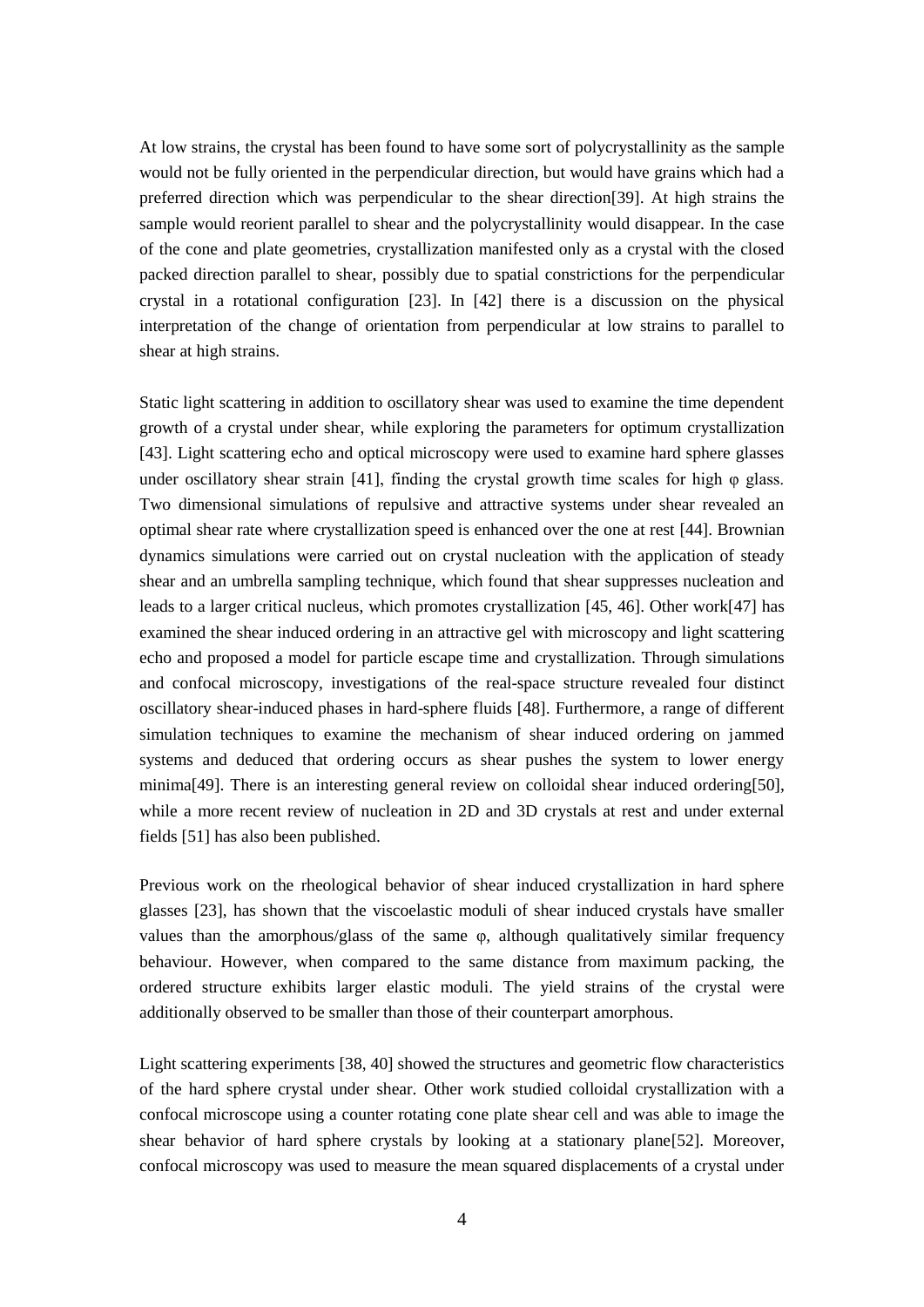steady shear [53], noting the zig-zag and collective layer motions of a crystal, while discussing the crystal melting with a dynamic Lindemann criterion and the measured long and short time shear induced diffusion coefficients. Later work with confocal microscopy experiments on crystallization and melting under shear discovered that crystal melting occurs in domains and that crystallization under shear is not based on nucleation[54]. The differences in the microscopic motions of glass and crystal under shear however have not be thoroughly examined, while there is interest in understanding the interplay of applied oscillation frequency and strain amplitude during yielding.

In this work we have implemented Brownian dynamics simulations on shear induced hard sphere crystal structures under oscillatory shear and make comparisons to their amorphous counterparts. The purpose of this work is the detailed determination of the microscopic rearrangements under oscillatory shear and their relation to mechanical properties for the purpose of understanding the mechanisms behind shear-induced crystallization. For this purpose we performed BD simulation in polydisperse glassy configurations and FCC crystals with close packing parallel or perpendicular to shear.

### **Simulation method and analyses**

Brownian Dynamics (BD) is a simulation method which treats the fluid as a continuum, but particles are still small enough to be influenced by Brownian fluctuations. BD can be described as a simplification of Stokesian dynamics [55], where now hydrodynamic interactions between particles are neglected. For N rigid particles of radius R and density  $\rho$  in a medium of viscosity η moving with velocity **U**, we examine states where the Reynolds number is  $Re \ll 1$  (the dimensionless ratio of inertial forces  $\rho U^2 R$  to viscous forces  $\eta U$ ). In this case the motion of the particles is described by the N-body Langevin equation,  $\mathbf{m}(d\mathbf{U}/dt) = \mathbf{F}^H + \mathbf{F}^B + \mathbf{F}^P$ , where **m** is the generalized mass/moment tensor, **U** is the particle translational/rotational velocity vector,  $F^H$  is the hydrodynamic force vector,  $F^B$  is the stochastic force vector that gives rise to Brownian motion, and  $\mathbf{F}^P$  is the deterministic nonhydrodynamic force vector. Since inertia is not important in colloidal dispersions (Re $\lt$ 1) the equation reduces to:  $0 = \mathbf{F}^H + \mathbf{F}^B + \mathbf{F}^P$ . Since we assume negligible hydrodynamic interactions between particles, the hydrodynamic force reduces to Stokes drag  $\mathbf{F}^H = -6\pi \eta R \mathbf{U}$ . The nonhydrodynamic force vector in these simulations is only related to the hard sphere interaction occurring at contact between particles.

The interactions between hard sphere particles are calculated based on a "potential-free" algorithm [56], in which the overlap between pairs of particles is corrected by moving the particles with equal force along the line of centres, back to contact. This algorithm is "potential free" concerning the hard repulsion in that it does not require a specific declaration of a pair potential, although it implements the hard-sphere potential which is infinite if the particles are overlapping and zero otherwise. In order to calculate the stress, the algorithm directly calculates the pairwise interparticle forces that would have resulted in the hard sphere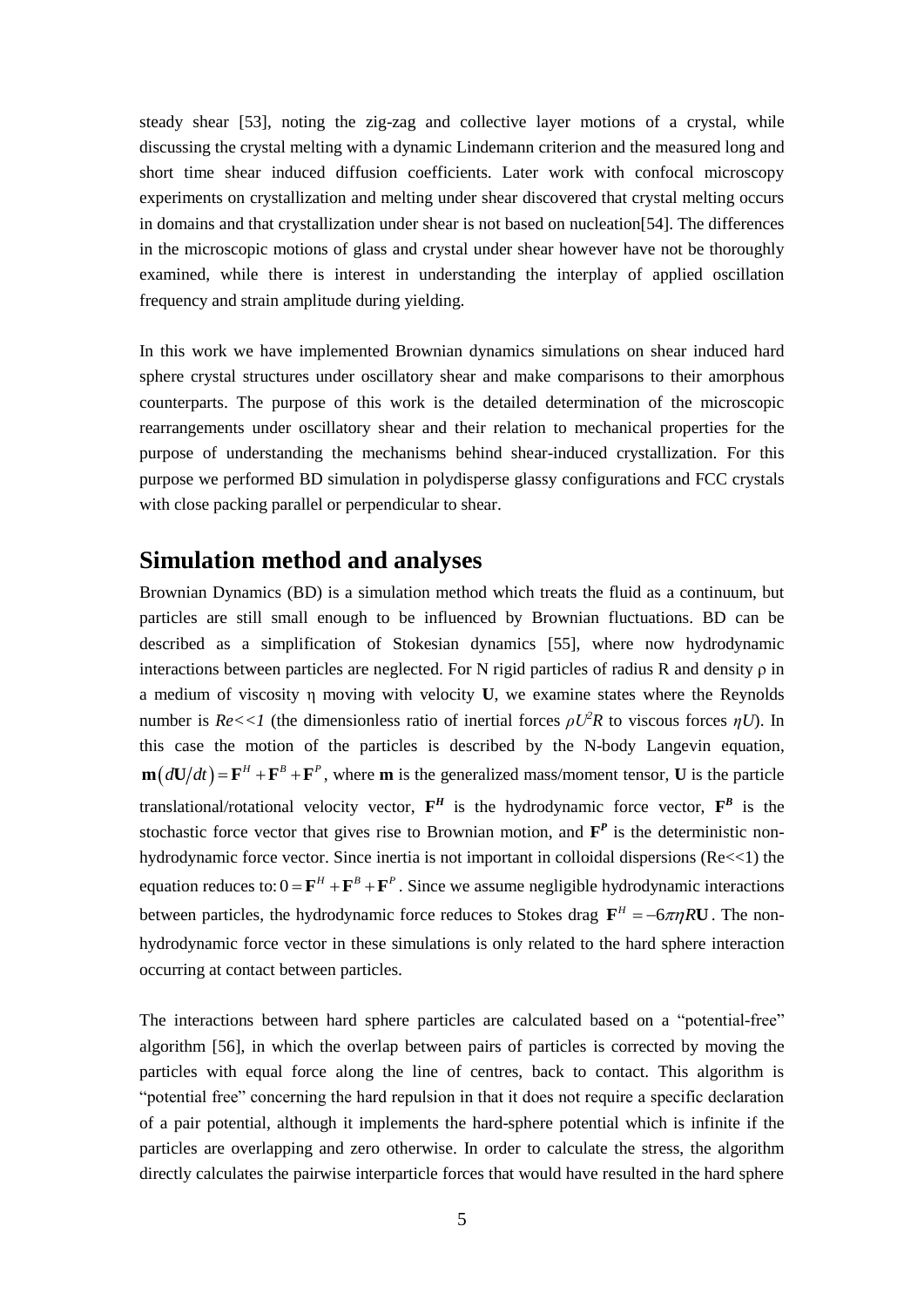displacements during the course of a time step [57]. Therefore,  $\mathbf{F}^P = 6\pi \eta R(\Delta x^{HS}/\Delta t)$ , the average Stokes drag on the particle during the course of the hard-sphere displacement. The interparticle forces then can be used to calculate the stress tensor,  $\langle \Sigma \rangle = -n \langle \mathbf{x} \mathbf{F}^P \rangle$  [57], where  $n$  is the number density of particles and the angle brackets denote an average over all particles in the simulation cell. The position and displacements of the particles are nondimensionalized by the particle radius *R*, and the time *t* by the Brownian time  $t_B = R^2/D$ .

In the case of a simple steady shear we could define a non-dimensional shear rate from the Peclet number,  $Pe = \dot{\gamma} \cdot t_B = \dot{\gamma} \cdot R^2/D$ , specifically meaning that for  $Pe=1$ , 100% strain will be reached in a time scale of *tB*. For the case of oscillatory shear a different non-dimensional number must be used. We define Pe<sub>ω</sub>, which corresponds to an oscillation frequency with  $\gamma = \gamma_0 \cdot \sin(Pe_{\omega} \cdot t)$  and  $Pe_{\omega} = \omega R^2/D = 2\pi t_B/T$ , where  $\gamma_0$  is the peak amplitude of shear and  $\omega$  $V_0 \cdot \sin(Pe_\omega \cdot t)$  and  $Pe_\omega = \omega R^2$ is the frequency of oscillation and *T* is the period. We may compare the maximum Peclet number in the oscillation with steady rate shear using the relation given by *Pemax=γ0Peω*. As a final note, BD simulations have been found to qualitatively capture experimental stresses and particle motions at rest and for relatively low *Pe*, even with the absence of hydrodynamics [55].



Figure 1: Schemes showing a) the simple slipping layer yielding process of a crystal with the close packed direction parallel to shear and b) the complex slipping layer yielding process of a crystal with the close packed direction perpendicular to shear.

In the experimental systems, the crystals where created by the application of shear, however initial testing with simulations showed that crystallization in a finite simulation box creates crystals which are skewed and randomly oriented, even under shear. This occurs simply because the propagation of the crystal due to Brownian motion in the simulation cell occurs faster than shear can align it. As a second point the anisotropic nature of the FCC crystal in the shear induced orientations requires that the periodic box must be of dimensions tailored to fit multiples of the FCC crystal unit cell.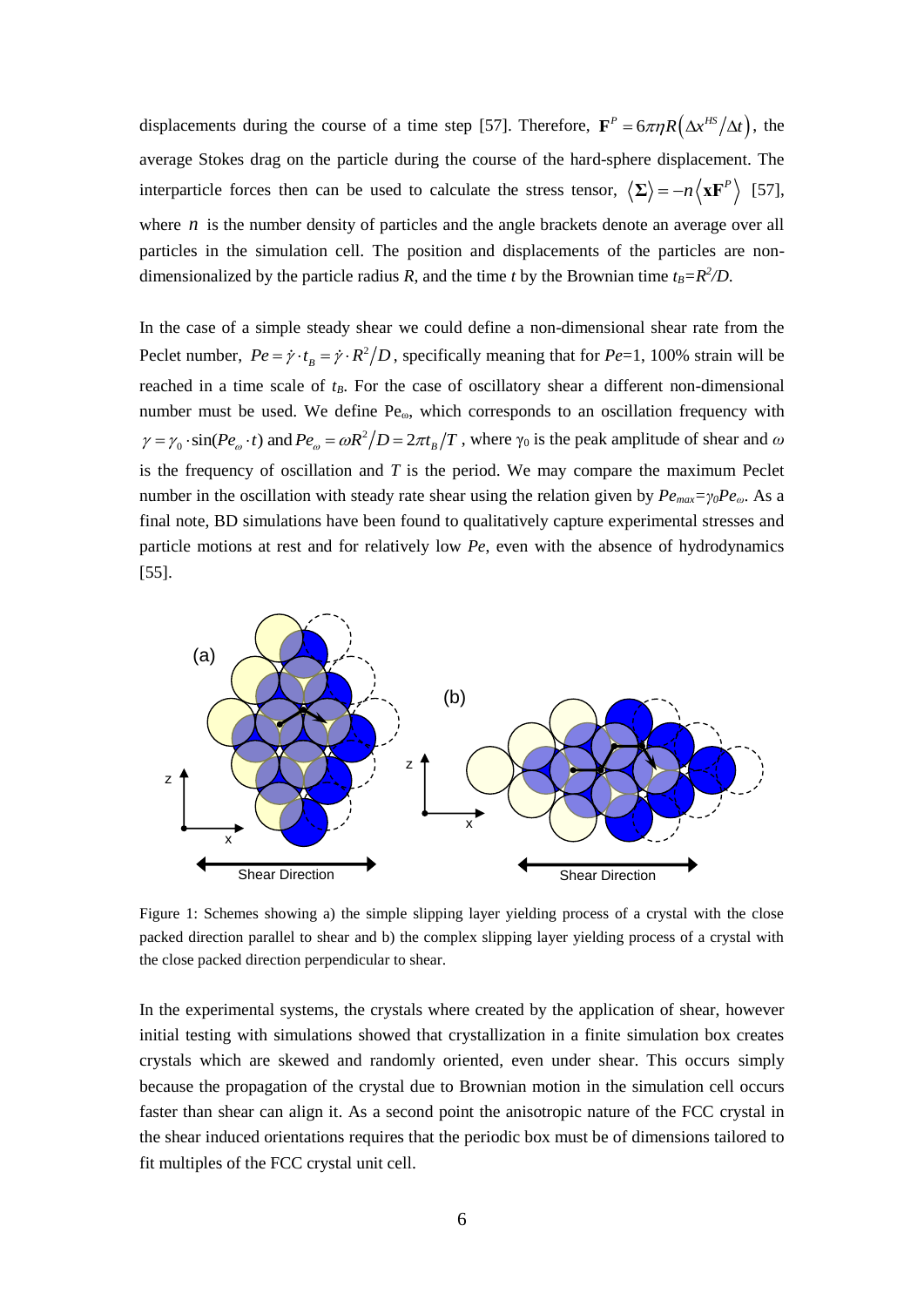Therefore, the simulated hard sphere FCC crystals were initially constructed to the appropriate specifications and then left to reach equilibrium at rest for  $t=5t_B$  before applying shear. Depending on the simulation, the (111) plane was positioned on the velocity-vorticity plane with the closed packed direction of the spheres set either parallel (fig. 1a) or perpendicular (fig. 1b) to the shear direction. As shown in the Supplementary Information (SI), there is a dependence of the simulation results on the anisotropy of the simulated box. In general it was found that isotropic boxes are more suitable for looking at systems at rest, while the highly anisotropic ones for looking at crystal systems under shear and the particulars of the yielding. Thus, two types of simulated boxes for the crystal are shown in this paper, one relatively isotropic with 1440 particles and one highly anisotropic (longer in the velocity gradient direction) with 4860 particles. We denote them as 10-12-12 and 6-135-6, representing the number of particle layers in the velocity (x), velocity gradient (y) and vorticity (z) directions respectively. In order to better replicate the experimental conditions, the 6-135-6 system has a random FCC layering in the y-axis.

The amorphous polydisperse glass was simulated in a cubic box with 1440 or 1005 particles both at rest and under shear and a Gaussian distribution of radii with 10% standard deviation to suppress crystallization. The particles in both the amorphous and crystal system were randomly placed and left for some time (a maximum of  $300t<sub>B</sub>$ ) to reach a equilibrium before applying shear. Simulations were run with a time step  $\Delta t$  of  $2\pi$  10<sup>-4</sup>  $t_B$  or less and displacements under shear were averaged over at least 15 oscillations.

Analysis of particle motions is done through the Mean Squared Displacement (MSD), which gives a statistical measure of the distance a particle has moved in a specific time. If *x<sup>i</sup>* is the non-affine position (by subtraction of affine shear field motion) of a particle *i* in the *x* direction and *N* is the total number of particles then the MSD is generally calculated by using the following equations:

$$
\langle \Delta x^2(\tau) \rangle = \langle \frac{1}{N} \sum_{i=1}^N [x_i(t+\tau) - x_i(t)]^2 >_t \text{ and } \text{(Eq. 1)}
$$

$$
\langle \Delta r^2(\tau) \rangle = \langle \Delta x^2(\tau) \rangle + \langle \Delta y^2(\tau) \rangle + \langle \Delta z^2(\tau) \rangle
$$

where  $x_i$  is substituted with  $y_i$  and  $z_i$  for the different axis. However, because of the finite system size, the high density of the system and subsequent small displacements over long<br>times, subtraction of the center of mass motion is needed as a correction, such that:<br> $\langle \Delta x^2 \rangle_t = \frac{1}{N} \sum_{i=1}^N \left[ (x_i(t+\tau) - x_i(t)) - \frac$ times, subtraction of the center of mass motion is needed as a correction, such that:

action of the center of mass motion is needed as a correction, such that  
\n
$$
\left\langle \Delta x^2 \right\rangle_t = \frac{1}{N} \sum_{i=1}^N \left[ \left( x_i(t+\tau) - x_i(t) \right) - \frac{1}{N} \sum_{i=1}^N \left[ x_i(t+\tau) - x_i(t) \right] \right]^2 >_t (Eq. 2)
$$

It is important to note that by subtracting the affine motion at every time step, the effect of Taylor dispersion is lost [58].

The one sided, self Van Hove function [59],  $G_s(\Delta x, \tau)$ , is the probability density function of a particle's displacement for an elapsed time τ: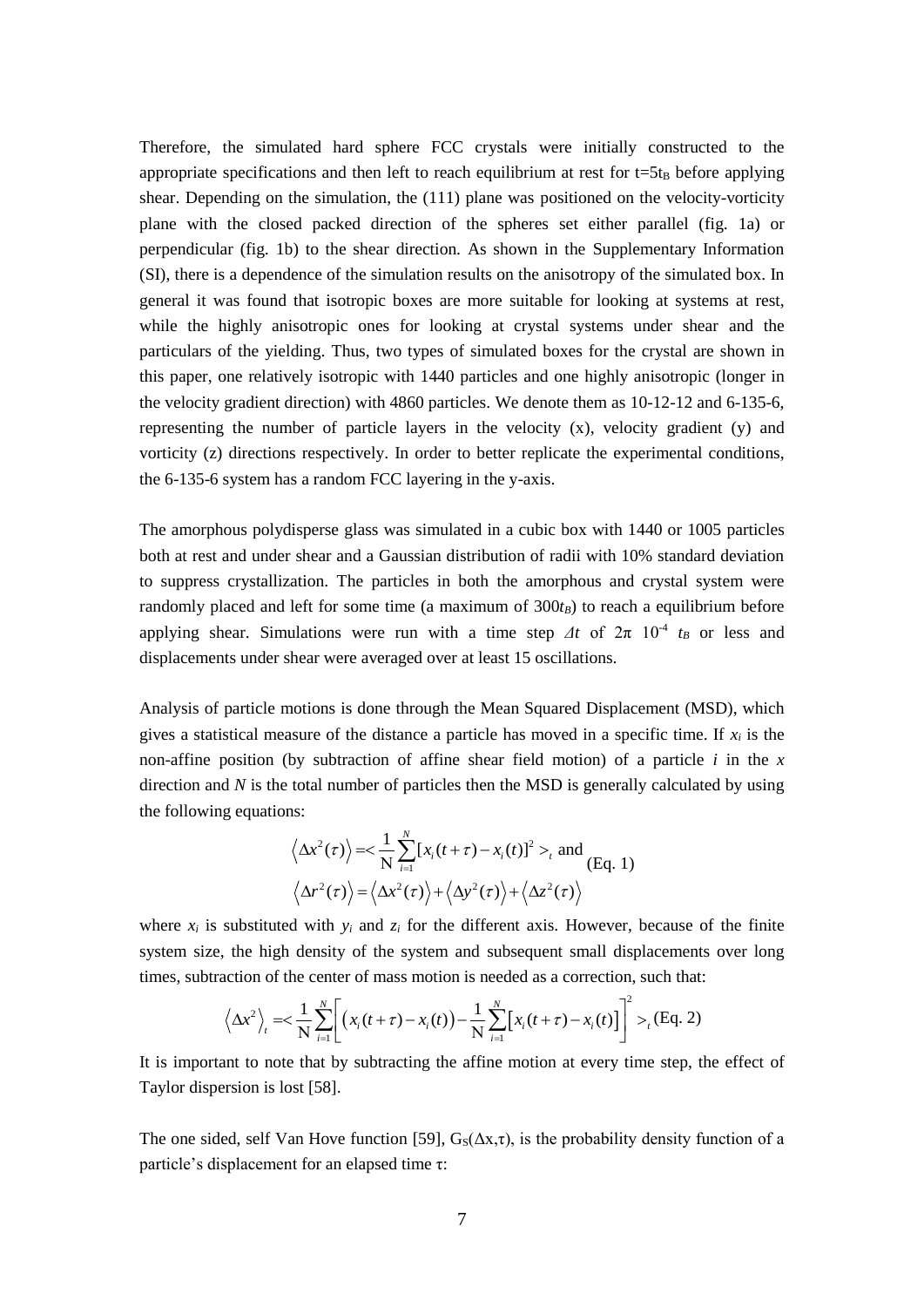$$
G(\Delta x, \tau) = \frac{1}{N} \left\langle \sum_{i=1}^{N} \delta \left( \Delta x - \left| x_i(t+\tau) - x_i(t) \right| \right) \right\rangle_t = \frac{N(\Delta x, \tau)}{N} \text{ (Eq. 3)}
$$

where  $\Delta x$  is the distance a particle has moved in a time scale  $\tau$ , averaged over time. For a single sphere in a Newtonian fluid, this Van Hove function has a Gaussian profile. The lowest order deviation of the Van Hove function from Gaussian behavior is given by:

$$
a_{2x}(\tau) = \frac{\langle \Delta x^4(\tau) \rangle_{N,t}}{3 \langle \Delta x^2(\tau) \rangle_{N,t}^2} - 1
$$
 (Eq. 4)

averaged over particles and time, where  $a_{2x}$  is calculated for a single dimension. Non-zero values mean that  $G_s$  exhibits non-Gaussian behavior and have been associated with dynamic heterogeneities [60], although non-Gaussian behavior may not always be related to dynamic heterogeneities.

# **Glass vs. Crystal at Rest**

We start off by comparing the displacements of the FCC crystal to a glass without the application of shear. Figure 2 shows the mean squared displacements (MSD) of the simulated crystal and glass at rest for various volume fractions both below and above the glass transition. Since we are examining a polydisperse system, the arrest transition is expected to increase above 0.58[61]. The crystal shows an initial increase of the MSD reflecting an incage beta relaxation and then a plateau. The amorphous configurations show an initial increase (beta), a region of smaller slope and then depending on φ, a strong increase of the MSD or weaker increase. The former corresponds to lower  $\varphi$  out of cage alpha relaxation, while the latter suggests the suppression of out of cage diffusion (between  $\varphi$ =0.60-0.62), with the existence of some dynamic heterogeneities [60, 61]. Depending on the time scale of probing and the volume fraction, the amorphous structure may have a higher MSD than the crystal at long times, but less at short times. Both the amorphous and the crystal generally have isotropic displacements at rest which increase in amplitude as  $\varphi$  is decreased.

Generally, as  $\varphi$  is increased, the available volume for each particle within its cage of neighbors decreases, causing a general drop of short time particle displacements. We find that at high volume fractions, where there is small or no alpha relaxation, the MSD in a glass is always less than that of the crystal. This occurs because the average available free volume for each particle is always less in the glass when compared to the crystal of the same volume fraction [23]. As the volume fraction is decreased though, dynamic heterogeneities and the αrelaxation become important, so the amorphous configurations exhibit larger MSDs at longer times than the ordered and stable crystal.

As mentioned, particles undergoing random diffusive motion should show displacement distribution profiles, or self Van Hove functions, which show Gaussian statistics. However in the case of glassy suspensions, the particles are not diffusive for all time scales, thus we expect deviations from Gaussian behavior. Such deviations in these systems has been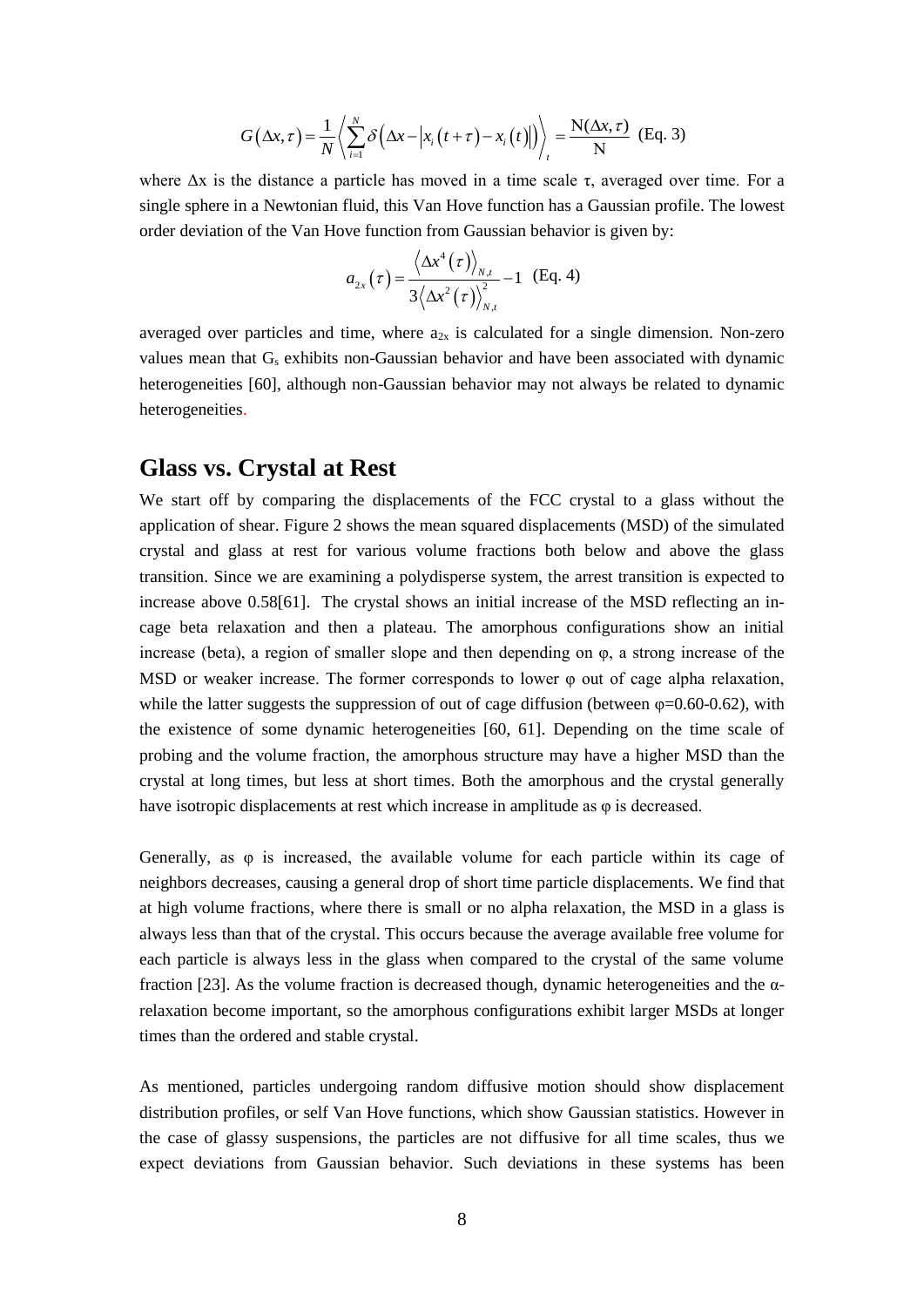attributed to dynamic heterogeneities [6, 7, 22], which occur when clustered groups of particles move at different speeds than the bulk. Dynamic heterogeneities then refer to two distinct populations of particles, those that follow motions mainly within the cages and those which undergo faster out of cage jumps due to cooperative motions. We note that since the displacements for the glasses and liquids at rest are isotropic, the findings are equivalent in all directions.



Figure 2: Mean squared displacements of amorphous polydisperse configurations and FCC crystal configurations (10-12-12) at rest for different  $\varphi$ . Inset shows the non-Gaussian parameter,  $a_2$ , for φ=0.62 at rest for the crystal and the glass.

We may quantify the deviation from Gaussian statistics by calculating the  $a_2$  parameter as shown in the inset of figure 2, at  $\varphi$ =0.62 for the crystal and the glass. In the case of a system at rest, the parameter gives a measure of the dynamic heterogeneities present in the simulated system. For the glass, heterogeneities are low at the smallest time scales since particles move diffusively in their cages. As the probed time is increased however, heterogeneities increase as correlated motions arise. The crystal on the other hand, consistently stays at a value of near zero, showing constant Gaussian-like behavior. Unlike the dynamic heterogeneities found in the metastable glass, the displacements of the crystal particles at rest are spatially homogeneous.

# **Glass vs. Parallel Crystal under Oscillatory Shear**

#### **Glass vs Crystal under Shear: Mean Squared Displacements**

After examining and comparing the dynamics at rest for the crystal and glass, we move on to study the occurring phenomenology for oscillatory shear. In figure 3a we show the MSD of a glass and a crystal parallel to shear at  $\varphi$ =0.62 as a function of time for a specific strain of 30% and Pe<sub>ω</sub>=1. In the case of the glass, the displacements are isotropic, with the  $\langle \Delta x^2 \rangle$ ,  $\langle \Delta y^2 \rangle$ and  $\langle \Delta z^2 \rangle$  curves being approximately equal. In the case of the crystal however, the curves follow different paths showing highly anisotropic behavior. Displacements in all directions are approximately the same at short times, corresponding to in-cage motion, but at longer times, where out of cage motion due to shear occurs,  $\langle \Delta x^2 \rangle$  (velocity) exhibits the highest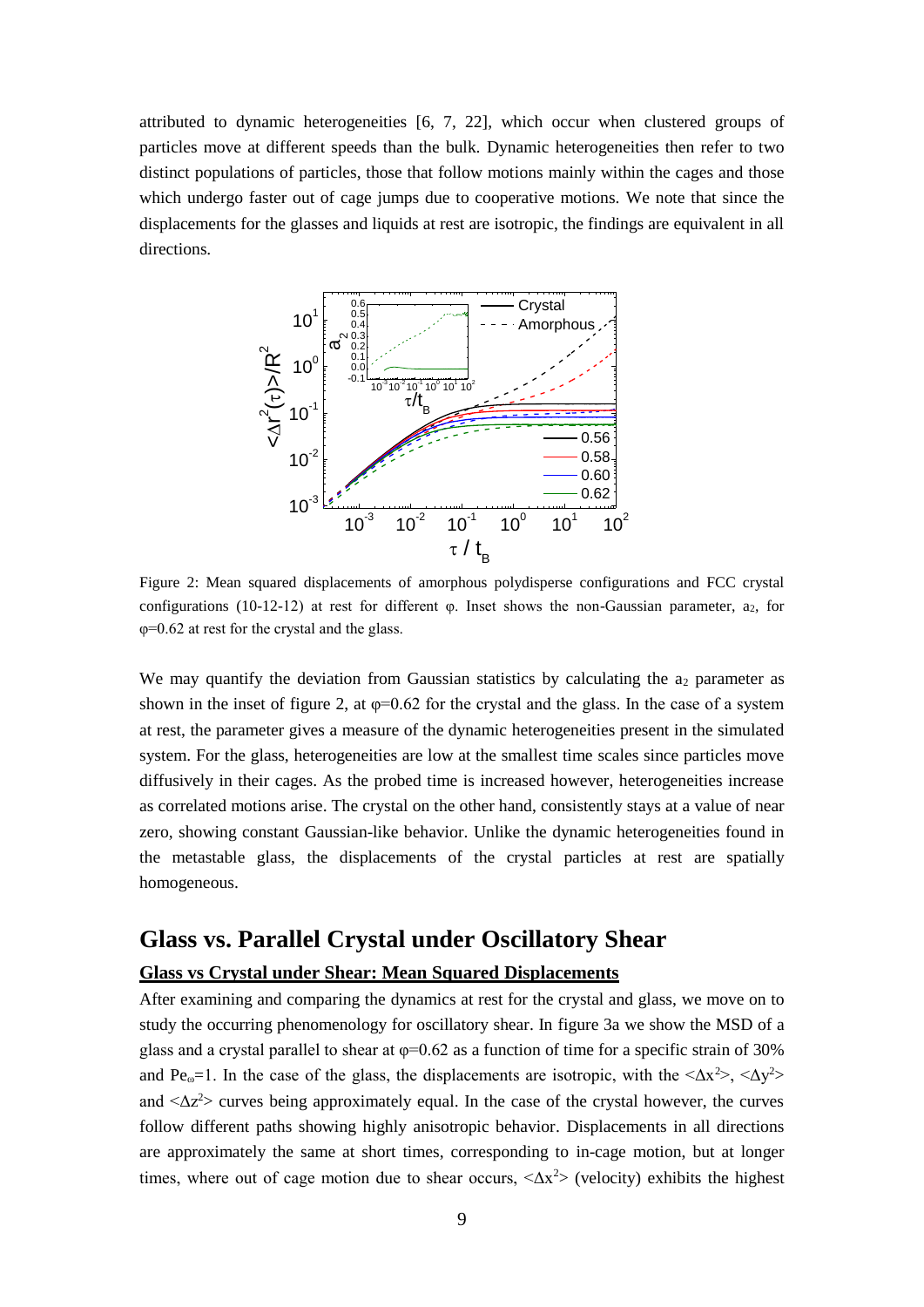increase, followed by  $\langle \Delta z^2 \rangle$  (vorticity) and lastly  $\langle \Delta y^2 \rangle$  (velocity gradient), which remains almost stable.

Figure 3b depicts the MSD for the different directions with respect to shear at a specific time equal to one period ( $t=T=2\pi t_B$ ) for the  $\varphi=0.62$  glass and crystal. Again the anisotropy of the crystal under shear is clear when compared to the glass. At strains greater than 5%, the beginning of yielding [23], the particle displacements in the glass initially show a sharp and then a weaker increase with strain. Similarly the crystal shows substantial changes above the yield strain. The greatest increase is in the x direction and persists up to 100%. However the MSD in the z-axis, slowly decreases with increasing strain after the initial jump. The y-axis displacements do not show abrupt changes around the yield point, but exhibit a slight decrease at higher strains. The inset depicts the average displacement behavior ( $\langle \Delta r^2 \rangle$ ) in the glass and the crystal with applied strain again at  $\tau$ =T. The apparent finding from figure 3b is that while the glass and crystal exhibit similar overall displacements in the linear regime (see also fig 2), at strains above the yield the glass has significantly larger displacements which furthermore increase faster with strain than the crystal.

The glass in fig. 3a qualitatively shows a much different behavior than the crystal. The short times which correspond to in-cage motion, exhibit weaker displacements than the crystal, as explained by the decreased free volume per particle [23], similar to the situation at rest. At longer times, which are comparable to the period of oscillation, shear induced out of cage displacements occur showing a diffusive character [36]. The similar values of long time displacements for the crystal in the x-axis and for the glass are coincidental as also can be seen in the strain dependence of fig. 3b.



Figure 3: Mean square displacements of a glass and crystal parallel to shear at  $\varphi$ =0.62 under oscillatory shear at  $Pe<sub>ω</sub>=1$  with a) the MSD at different directions vs time at 30% strain and b) the MSD at different directions vs Strain at  $\tau = T = 2\pi t_B$  and overall displacements vs Strain at  $\tau = T = 2\pi t_B$  (inset). The vertical dotted line in a) refers to the time scale of points in b), while the solid lines in both a) and b) are power law slopes of 1.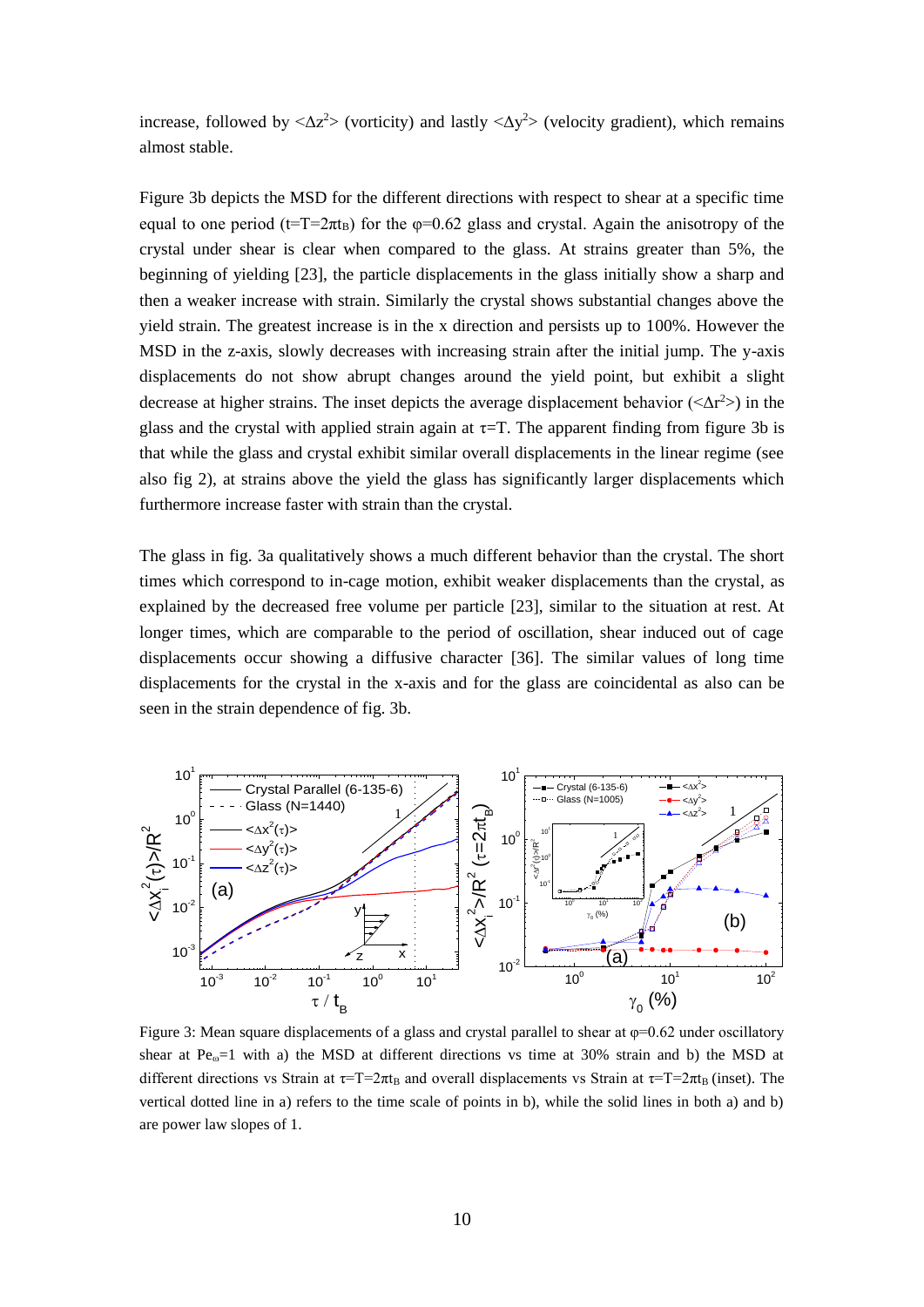By looking at a specific time scale, in this case the period of oscillation  $(\tau = T)$ , we may examine the MSDs in relation to the maximum strain  $\gamma_0$  and thus the shear rate  $\dot{\gamma}$  (figure 3b). The displacements in the glass start with low values at low strains, reflecting the low in-cage plateau. The sharp increase above the yield strain  $(55%)$  with an exponent of greater than 1, is related to the glass cage that starts to "melt" as particles start to diffuse out of their cage under the influence of shear (the  $\langle \Delta r^2 \rangle$  vs  $\tau$  exponent is approaching unity at long times). In the glass, diffusive behavior is observed in this time scale for values of  $\gamma_0 > 10\%$ . The linear increase ( $\langle \Delta r^2 \rangle$  vs  $\gamma_0$  exponent of roughly 1) seen at higher strains ( $>10\%$ ) can be ascribed to the  $\gamma_0$  and  $\dot{\gamma}$  increase of diffusivity [27, 57, 62] and has been found to be associated to rheology with a power law slope, which depends on the frequency and volume fraction [26, 36].

With the help of the scheme of fig. 1a, which depicts the crystal layers and sliding mechanism and in agreement with previous findings and suggestions [40, 48, 53], one can explain the MSD findings in figures 3a and 3b. In the glass, particles have random isotropic positions, so at rest and under shear, the displacements in the x, y and z directions are almost isotropic [27, 33, 36, 57, 62]. In the case of the crystal, however, even though the positional anisotropy of the particles does not cause any strong anisotropic displacements at rest, it shows strong anisotropy under shear. A movie of the unbounded motion of the particles under shear in both the glass and the crystal is provided in the SI.

As shown in the scheme of fig. 1a, in a crystal, the particles under shear are confined to their crystal layers in the x-z plane. Shear causes the particle layers to slide over each other, giving rise to the displacements seen in fig. 3a and 3b. The figures show that at strains above yield, the largest displacements in the crystal are in the x direction (velocity), as the layers slide in this direction. The z direction (vorticity) has the second largest displacements, due to the layer zig-zag motion that allows the sliding to take place. The confinement in the x-z plane means that the smallest displacements occur in the y direction (velocity gradient), which can be mostly attributed to in-cage diffusion. In fig. 3a,  $\langle \Delta x^2 \rangle$  shows diffusive behavior for long times, reaching a power law of one, though it should be clarified that such diffusion occurs through the motion of layers as whole rather than individual particles as will be shown below. The out of cage  $\langle \Delta z^2 \rangle$  shows a strong initial increase directly related to the zig-zag motion, while the weaker long time increase should be related to a longer time scale layer hopping. Finally, we note that the increase of  $\langle \Delta y^2 \rangle$  at longer times is due to an artifact of the large anisotropy of the box and is discussed in the SI.

While having isotropic displacements at low strains in fig. 3b, the crystal exhibits high anisotropy above the yield strain ( $>5\%$ ). The increase in  $<\Delta x^2$  above the yield strain occurs, as discussed, because of increased displacements due to sliding layers. Above the yield strain there is also a sudden increase of  $\langle \Delta z^2 \rangle$ , from the zig-zag motion of the layers, although the values dwindle with increasing strain as higher shear rates constrict the motion to specific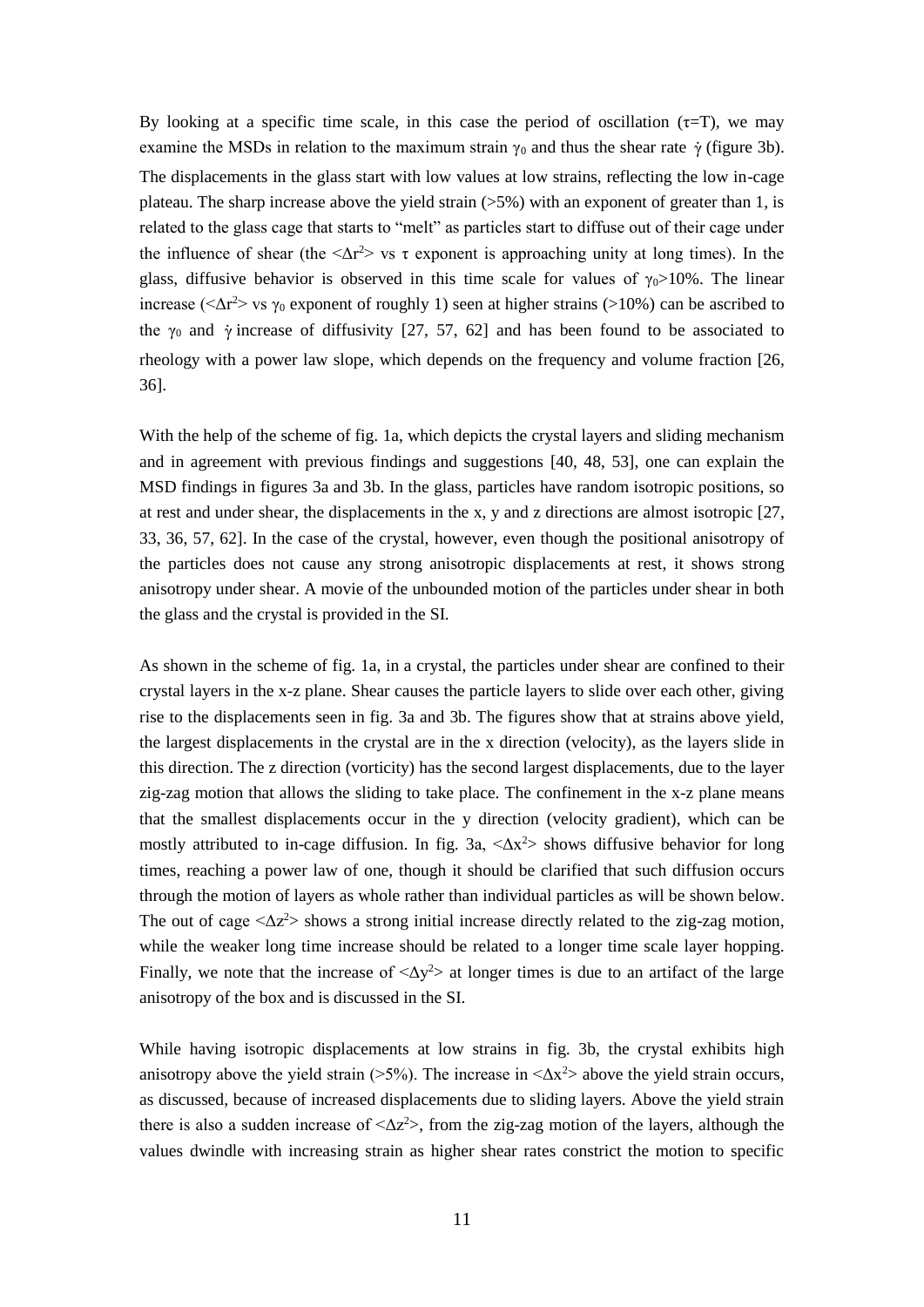pathways lowering the in-cage Brownian motion. Similarly,  $\langle \Delta y^2 \rangle$  slightly decreases as the higher rate sliding layer motion constricts random Brownian motion in the y-axis as well.

The overall displacements in the inset of fig. 3b show that although the MSD of the glass and crystal are comparable in the linear regime, the glass shows significantly more long time displacements in the nonlinear regime than the crystal. At  $\gamma_0 > 10\%$ , particles in a glass rearrange a diffusively at the time scale of one period and  $\langle \Delta r^2 \rangle$  vs  $\tau$  shows close to a linear increase. At  $\gamma_0 > 20\%$  particles in a crystal rearrange anisotropically with average displacements always less than in the glass. Contrary to the glass, a peculiar finding is that both the exponents of  $\langle \Delta r^2 \rangle$  vs  $\gamma_0$  and also  $\langle \Delta x^2 \rangle$  vs  $\gamma_0$  are about 0.6.

Experimental findings of [53] on a crystal under steady shear showed a linear increase of both long and short time diffusivity. This is not the case for our findings as we extract a sub-linear slope of 0.6 for long time displacements, while short time displacements related to the in-cage diffusivity show almost no changes when compared to rest. The longtime diffusivities were examined in a small range of shear rates, which may have given an apparent linear dependence with rate. Moreover, their experiments were carried out under the application of steady shear, which may qualitatively change particle motions in comparison to oscillatory shear.



Figure 4: x-axis single sided Van Hove self-correlation functions (probability density function) at  $\varphi$ =0.62 under oscillatory shear at Pe<sub>ω</sub>=1 and 30% strain amplitude at various time scales  $\tau$ /t<sub>B</sub>=2π/10,  $6\pi/10$ ,  $2\pi$  and  $6\pi$  with T=2 $\pi$  for a) the crystal parallel to shear and b) the glass. Magenta lines are Gaussian fits to the data.

The higher MSD values in the crystal around  $\gamma_0=10\%$  can be explained by the difference of yield strains between crystal and glass. The onset of yield in the glass shows a smaller strain than the in crystal, although the crystal yields more abruptly in a smaller range of strains due to the slipping layers, thus the particle displacements in the crystal are higher than in the glass around the crystal yield strain. This is seen in the rheological measurements of [23], with the onset of yield being earlier for the glass, while reversely the solid to liquid transition occurring sooner for the crystal. Such behavior may not be observed if we probe a higher volume fraction glass with a smaller yield strain. Additionally, it is important to note that as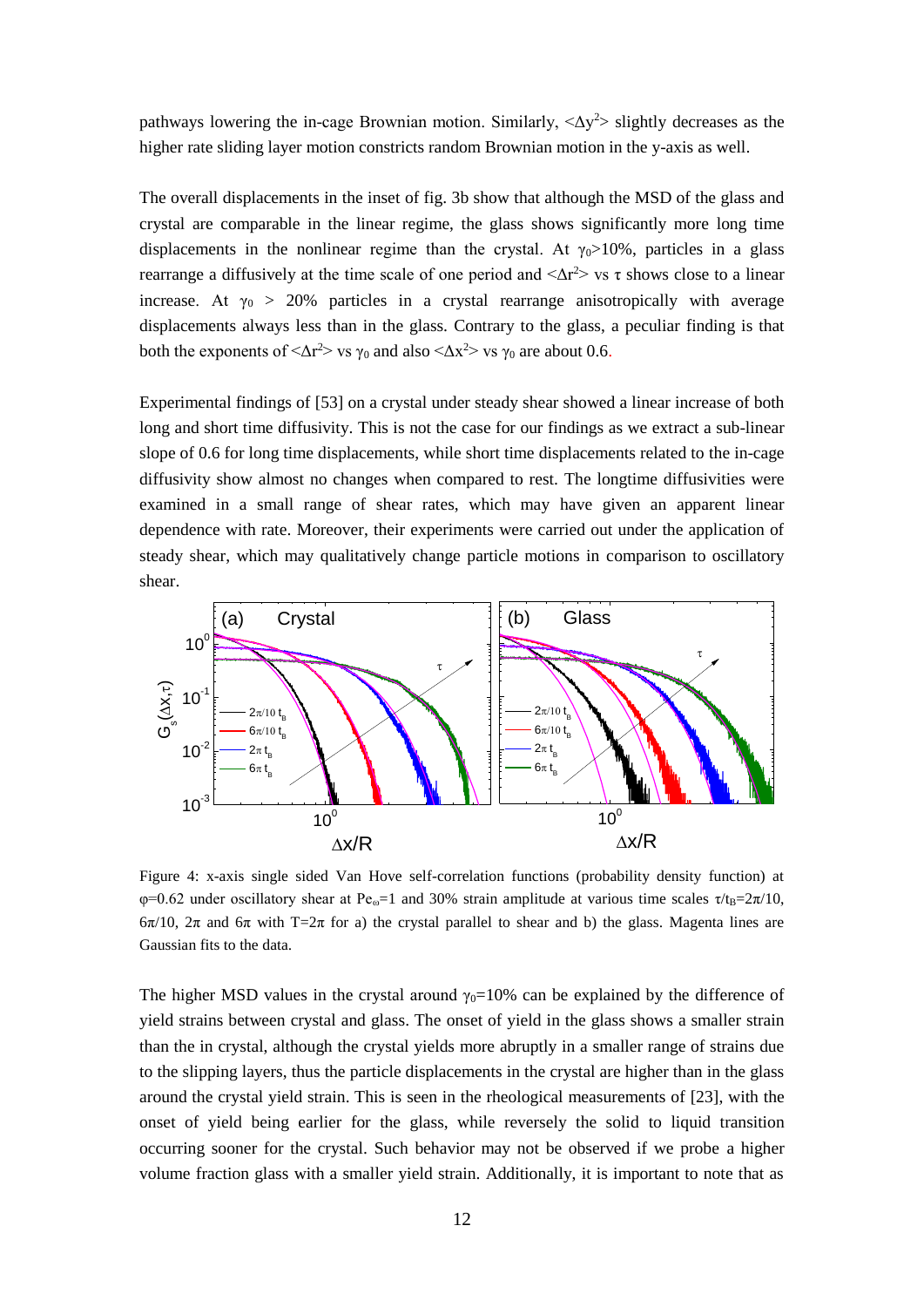the probed time scale decreases, thus monitoring in-cage motion, the qualitative differences between a glass and crystal should also decrease, as may be inferred from figure 3a. Generally we find that the average long time particle displacements in the crystal under shear are smaller than in the glass of the same volume fraction. At shorter times though, which reflect the in-cage motions, particle displacements in the crystal are larger than those in the glass due to the increased free space per particle.

#### **Glass vs Crystal under Shear: Non-Gaussian Behavior**

In order to quantify the deviation of the displacements under shear from Gaussian statistics we plot Van Hove probability density functions along with the non-Gaussian parameter. We focus our analysis on the velocity direction, where the most significant motion occurs for the crystal. Fig. 4 shows the x-axis Van Hove functions of the crystal (4a) and glass (4b) at  $Pe<sub>ω</sub>=1$ and  $\gamma_0$ =30% as seen for the MSD in fig. 3a with the corresponding Gaussian fits. The time scales probed range from within the period (at  $T/10$ ) to a multiple of the period (at 3T). The crystal roughly shows Gaussian behavior for all time scales, while the glass shows stronger deviations as time scales become smaller within the period. Summarizing these findings, figure 5 shows the  $a_2$  parameter as a function of time for the crystal and glass under shear again at Pe<sub>ω</sub>=1 and  $\gamma_0$ =30%, also comparing to rest. The crystal under shear shows similar values to rest for the smallest times, while for larger times, although still before the time scale of a period, there is a peak. Time scales larger than a period fluctuate towards a zero value. The glass under shear, exhibits higher values of  $a_2$  than at rest for small times, which increase and show a peak for time scales less than an oscillation period. At times larger than a period, the glass particle displacements become Gaussian.



Figure 5: Non-Gaussian parameter in the x-axis versus time for the crystal parallel to shear (black) and the glass (red) at  $\varphi$ =0.62 for Pe<sub>ω</sub>=1 and  $\gamma$ <sub>0</sub>=30% as in fig. 3a and at rest. The vertical lines correspond to the time scales probed in figures 4a and 4b.

The slope of unity for the x axis displacements of the crystal (fig. 3a) at long (and short) times together with behavior of the Van Hove function (fig. 4a) and the  $a_2$  parameter (fig. 5)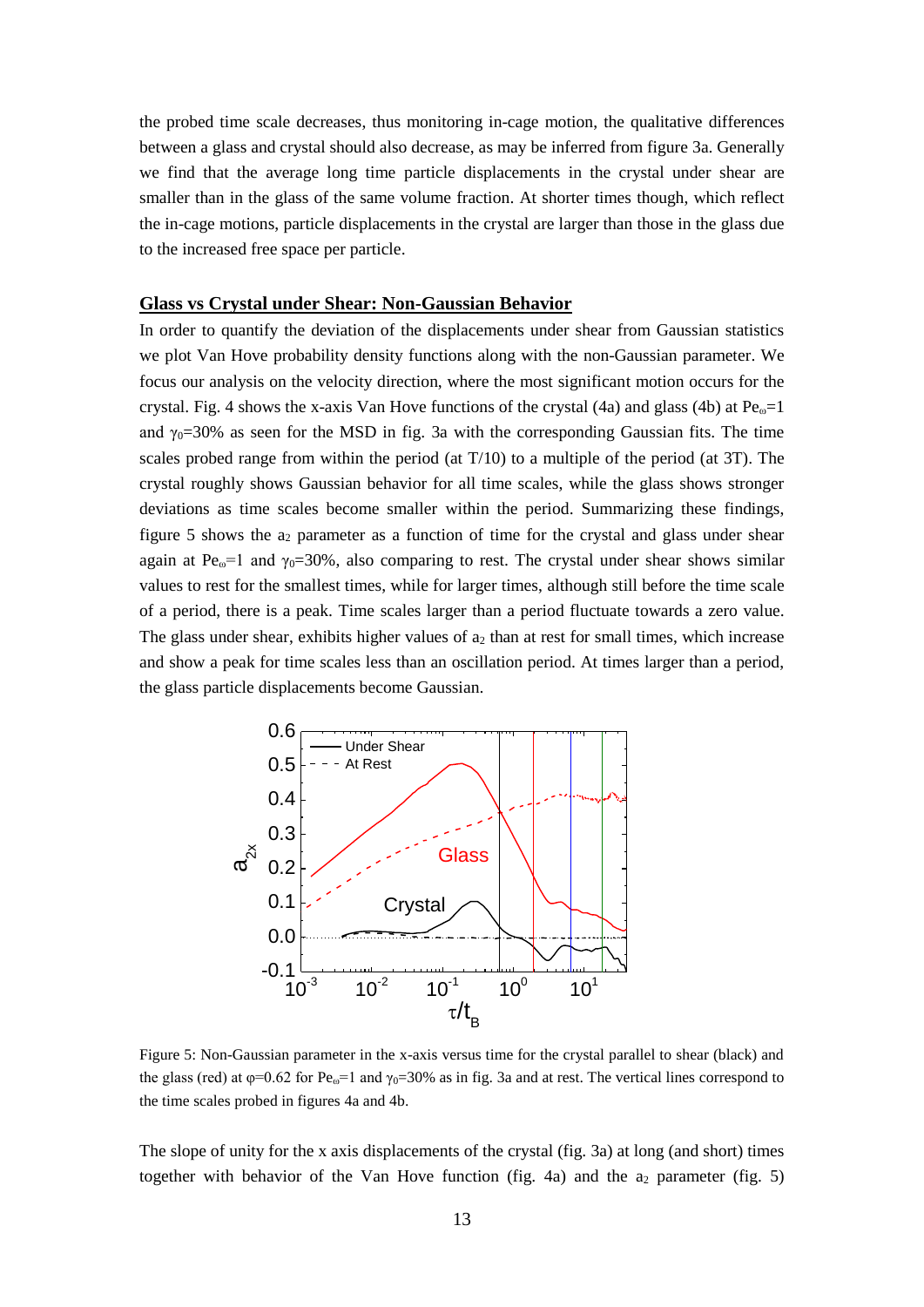suggests that particle displacements are Gaussian at these time scales. For the glass (fig. 3a) the displacements at long time increase linearly with time, while  $a_2$  is close to zero, suggesting diffusive out of cage motion due to shear. However at shorter times the displacements are non-Gaussian. In figure 5, the non-Gaussian parameter of the glass under shear increases with time prior to flow, because of contributions of dynamic heterogeneities at rest, as well as the non-Gaussian contribution from particle yielding due to shear, dropping to zero, when out of cage diffusivity becomes important at long times. Similarly, the crystal with minimal non-Gaussian behavior at rest shows a peak at the time scale that marks the transition from the incage diffusion to the shear-induced sliding layer diffusion, and resuming Gaussian behavior at long time scales.

#### **Cooperative Motions of Crystal under Shear**

To investigate how cooperative particle displacements occur in a sheared crystal, we calculate the mean squared displacements of each particle in the crystal after subtraction of the motions of their x-z plane neighbors. In order to do this we modify the equation for the calculation of<br>the MSD, Eq. 2 as:<br> $\langle \Delta x_{\text{neih}}^2 \rangle = \langle \frac{1}{n} \sum_{i=1}^{N} \left[ (x_i(t+\tau) - x_i(t)) - \frac{1}{n} \sum_{i=1}^{N} \left[ x_{k(i)}(t+\tau) - x_{k(i)}(t) \right]^{2} \rangle$ , (Eq the MSD, Eq. 2 as: -z plane neighbors. In order to do this we modify the equation for the calculat<br>
Eq. 2 as:<br>  $\Delta x_{neib}^2$ ,  $\Rightarrow \frac{1}{N} \sum_{i=1}^N \left[ (x_i(t+\tau) - x_i(t)) - \frac{1}{Z} \sum_{k(i)}^Z [x_{k(i)}(t+\tau) - x_{k(i)}(t)] \right]^2 >_t$  (Eq. 5)

A-Z plane integrators. In order to do this we modify the equation for the calculation,  
D, Eq. 2 as:  

$$
\left\langle \Delta x_{neib}^2 \right\rangle_t = \left\langle \frac{1}{N} \sum_{i=1}^N \left[ (x_i(t+\tau) - x_i(t)) - \frac{1}{Z} \sum_{k(i)}^Z \left[ x_{k(i)}(t+\tau) - x_{k(i)}(t) \right] \right]^2 \right\rangle_t
$$
(Eq. 5)

where Z is the total number of neighbor particles. In this case, Z=6 and the *k* particles are identified as the closest neighboring particles of the same x-z layer at the beginning of the simulation, remaining the same throughout the calculation. Specifically, a Z number of *k* particles are chosen from the initial configuration when satisfying these conditions in relation to the *i* particles:  $|\vec{r}_i - \vec{r}_k|$ : min and  $|y_i - y_k|$ : min.

Figure 6 shows particle displacements under shear relative to their x-z layer cage neighbors for the crystal parallel to shear at  $\varphi=0.62$ , between  $\gamma_0=2\%$  and 100% strains with Pe<sub>ω</sub>=1. Displacements in the velocity gradient direction (y) have not been plotted, since  $\langle \Delta y_{\text{neib}}^2 \rangle$  is statistically similar to  $\langle \Delta y^2 \rangle$ , as the single particle motion in this axis is uncorrelated to its neighbors (for this φ). The relative displacements seem to remain practically constant at all times under shear, except in the case of  $\langle \Delta x_{\text{neib}}^2 \rangle$  for 100% where an increase at longer times is observed in the linear regime ( $\gamma_0=2\%$ ) and similarly to the displacements at rest,  $\langle \Delta x_{\text{neib}}^2 \rangle \approx \langle \Delta z_{\text{neib}}^2 \rangle$ . In the non-linear regime, at  $\gamma_0 \ge 10\%$ ,  $\langle \Delta x_{\text{neib}}^2 \rangle$  steadily increases with increasing strain, while  $\langle \Delta z_{\text{neib}}^2 \rangle$ , decreases. The Van Hove functions for  $\gamma_0 = 30\%$  for the xaxis displacements at various time scales shown in the inset are practically identical and of Gaussian character.

The relatively constant values of  $\langle \Delta x_{\text{neib}}^2 \rangle$  and  $\langle \Delta z_{\text{neib}}^2 \rangle$  under shear compared to their respective  $\langle \Delta x^2 \rangle$  and  $\langle \Delta z^2 \rangle$  show that indeed the previously discussed displacements occur as collective motions of whole x-z layers and do not correspond to individual particle motion. This also means that the values of  $\langle \Delta x_{\text{neib}}^2 \rangle$  and  $\langle \Delta z_{\text{neib}}^2 \rangle$  only reflect the changes in the incage Brownian motion of the particles, since particles are trapped in their layers.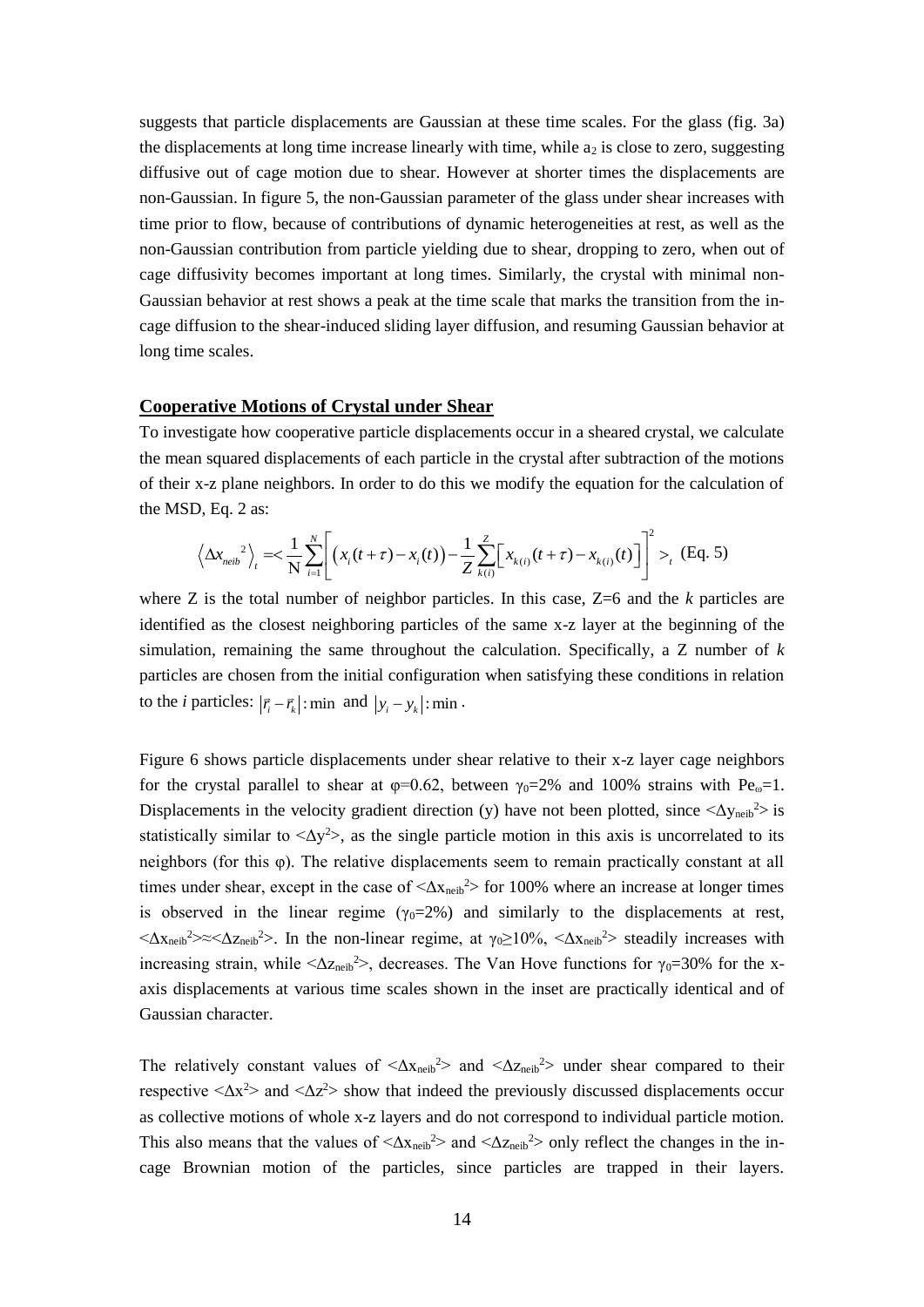Consequently, the decrease of  $\langle \Delta x_{\text{neib}}^2 \rangle$  or  $\langle \Delta z_{\text{neib}}^2 \rangle$  corresponds to a constriction of the cage in the specific direction, while an increase suggests an elongation. Hence fig. 6 indicates a constriction of the cage with increasing strain in the z-axis, in addition to that seen before in the y-axis (fig 3b).

The increase of  $\langle \Delta x_{\text{neib}}^2 \rangle$  at high strain and longer times points to an elongation, which is possibly an inlayer cage stretching due to strong collisions. More accurately it hints towards a fluctuating cage distortion, instead of a simple static elongation, which requires more than a single period of oscillation for a particle to probe its length. The alternative of out-of-cage displacements within the layer, has been ruled out by neighbor enumeration throughout the analysis, which shows that no overtaking events occur. Assuming this increase is due to inlayer cage stretching, in the limit of infinite time, relative displacements,  $\langle \Delta x_{\text{neib}}^2 \rangle$ , should reach a second plateau. This has not been directly seen, but there are some indications of a plateau value for applied strains at around 10%. Unfortunately, verification of this would generally require simulated time scales of a few orders of magnitude more than this work.



Figure 6: Mean squared displacements under shear from a crystal parallel to shear at  $\varphi$ =0.62 and Pe<sub>ω</sub>=1 for  $\gamma_0 = 2\%$ , 10%, 30% and 100% strain amplitudes. Values of  $\langle \Delta y_{\text{neib}}^2(\tau) \rangle$  have been omitted as they are statistically equal to  $\langle \Delta y^2(\tau) \rangle$ . The inset shows the Van Hove function of the relative displacements for γ<sub>0</sub>=30% in the x axis at different times with a Gaussian fit (magenta), showing a complete overlap.

Additionally we find that for these time scales, the displacements are quite far from the Lindemann criterion of crystal melting[63], which would need  $\sqrt{\langle \Delta x_{neib}^2 \rangle} > 0.26R$ , whereas the maximum value shown in figure 6 is  $\sqrt{\langle \Delta x_{neib}^2 \rangle} = 0.14R$ . Indeed from the state at rest of figure 2, the limit of  $\varphi=0.545$ , where the crystal is expected to melt, we may estimate  $\sqrt{\langle \Delta x_{neib}^2 \rangle} = 0.26R$ . Moreover, as seen from the Van Hove function inset, the relative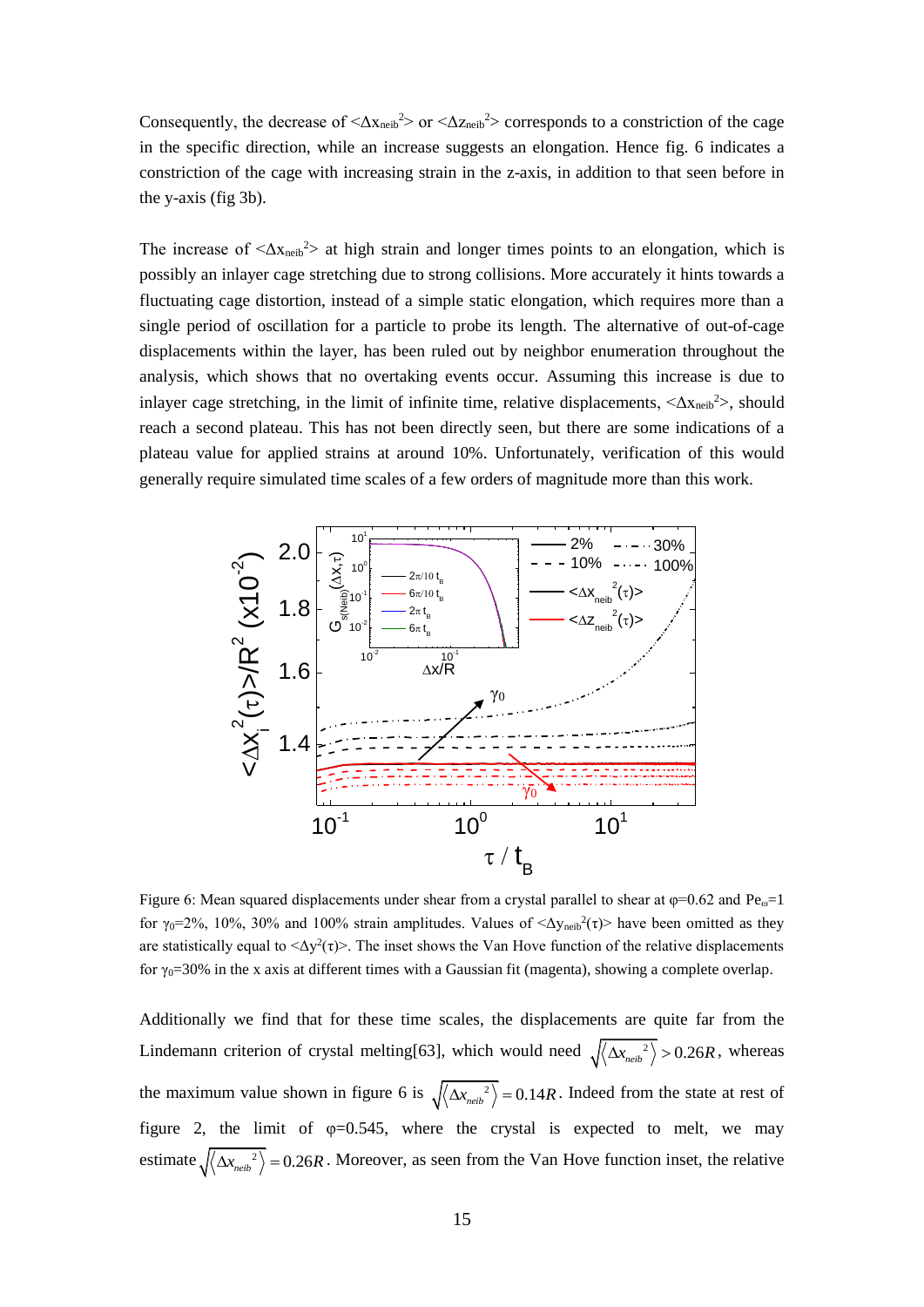crystal displacements in the x-axis are Gaussian for  $\gamma_0$ =30%. The rest of the different strains and axis show similar Gaussian behavior at all shown time scales.

#### **Glass vs Crystal under Shear: Dynamics and Stresses within the Period**

The particle MSDs under oscillatory shear examined up to this point, were averaged between configurations throughout the period. This may be expected to obscure details of the particle motion, since the sheared particles are not at a steady state and shear rates are not constant. A next step would be to look into the particle motions under shear within the oscillation period and additionally examine their correlation to shear stress. Figure 7 shows the instantaneous MSD,  $\langle \Delta x_i^2 \rangle_{inst}$ , and shear stresses of the crystal and the glass for  $\varphi$ =0.62,  $\gamma_0$ =30% and Pe<sub>ω</sub>=1, in order to understand the rearrangements within the period of oscillation in the non-linear regime.  $\langle \Delta x_i^2 \rangle_{inst}$  are determined by averaging displacements over a small part of the period  $(\tau=2\pi/100=T/100)$  and can be thought as an averaged particle rate of motion.

In both the cases of crystal parallel to shear (fig. 7a) and amorphous glass (fig. 7b) the displacements are quite complex and change within the period of oscillation, contrary to the more trivial case of the linear regime ( $\gamma_0$ <2% - not shown) which remain constant. Due to anisotropy and layer displacements, the crystal does not exhibit stresses and displacements that are simply proportional to the rate, but seem to depend on both the elapsed strain and the rate (fig. 7a). When the rate is zero and the strain is maximum at  $t/t_B=\pi/2$ , we expect the crystal to behave similarly as at rest (for relatively low  $Pe<sub>ω</sub>$ ), as the small rate allows the dynamics to relax from previous shear history, although keeping the elastic stress from previous deformation. When the rate approaches the maximum at  $t/t_B = \pi$ , the stress changes sign and approaches a peak which coincides to strong changes in the dynamics, a maximum in  $\langle \Delta x_i^2 \rangle$ <sub>inst</sub> and a minimum in  $\langle \Delta z_i^2 \rangle$ <sub>inst</sub>. After this point, there are some undulations of the stress and then a reversal of the process at zero shear rate ( $t/t_B=3\pi/2$ ). As seen in previous experimental work, the crystal generally has less stresses than glass in the nonlinear regime[23].

The glass displacements in fig. 7b are somewhat simpler than the crystal following the rate of shearing and the stresses more closely. We find isotropic displacements and stresses which are roughly proportional to the rate. When the isotropic glass is sheared in the non-linear regime, the system is shear melted and flows with particles forced out of their cages. The proportionality of the stress to the shear rate shows viscous behavior and thus the increased displacements under shear correspond to the energy dissipation related to viscous stresses and out of cage displacements[36]. The complex behavior of the crystal within the period can be explained by the anisotropy and sliding layer yielding process. As described, there is a peak in the stress response approximately after 20% strain has elapsed from the point of zero shear rate. The x-axis instantaneous displacements show a slightly delayed, but sharp increase, along with the occurrence of the peak of the strain. Thus as the motion in the x-axis corresponds to layer sliding, we conclude that the stress peak corresponds to the storage of energy as the system is strained and then the release of this energy when the layers begin to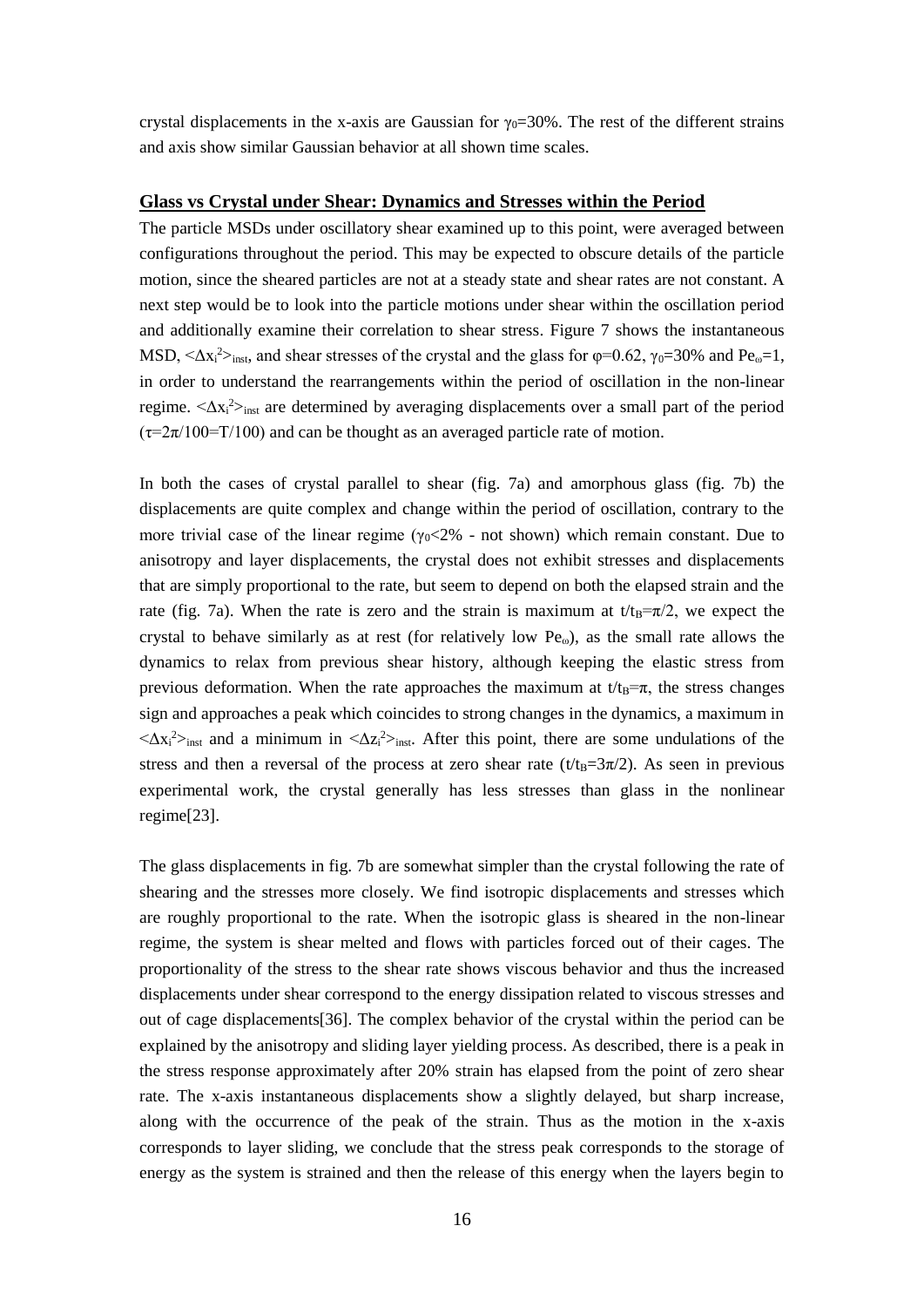slide. The y-axis shows a minimum instead of a peak, due to the constriction that occurs during the sliding. The undulations after the first peak are caused by subsequent sliding of the layers, which are present only in the crystal because of the reproducibility of the structure with increasing strain and that should not be apparent in the amorphous glass.



Figure 7: Mean squared displacements at  $\tau = 2\pi t_B/100$  ("instantaneous" MSD) for each axis at  $\varphi = 0.62$ ,  $Pe<sub>ω</sub>=1$  and γ<sub>0</sub>=30% within the period (top) and normalized stress (bottom) versus time of a) the crystal parallel to shear and b) the same  $\varphi$  glass

The instantaneous particle displacements within the period in the crystal, on average, are larger than in the glass, while reversely the stresses in the glass are larger than in the crystal. This occurs because the measured stress does not correspond to the absolute values of the instantaneous MSD; rather they roughly correspond to the change of displacements from the random Brownian motion average at that time scale. Since  $\langle \Delta x \Delta y \rangle$  at rest is zero and the displacements in the x and y directions are uncorrelated, we are able to directly get  $\sigma_{xy} \sim \Delta x \Delta y \rightarrow_{(\tau \to 0)}$  from the simulation method. However,  $\sigma_{xy}$  is generally is not directly relatable to  $\langle \Delta x^2 \rangle$ ,  $\langle \Delta y^2 \rangle$  or  $\langle \Delta z^2 \rangle$  as random Brownian motion also contributes to these values.

#### **Glass vs Crystal under Shear: Discussion**

Another way of examining the properties of the crystal and the glass and quantitatively comparing the viscoelastic properties with the MSD is using the Generalized Stokes Einstein (GSE) equation from [64]. The GSE relates the complex shear modulus with mean square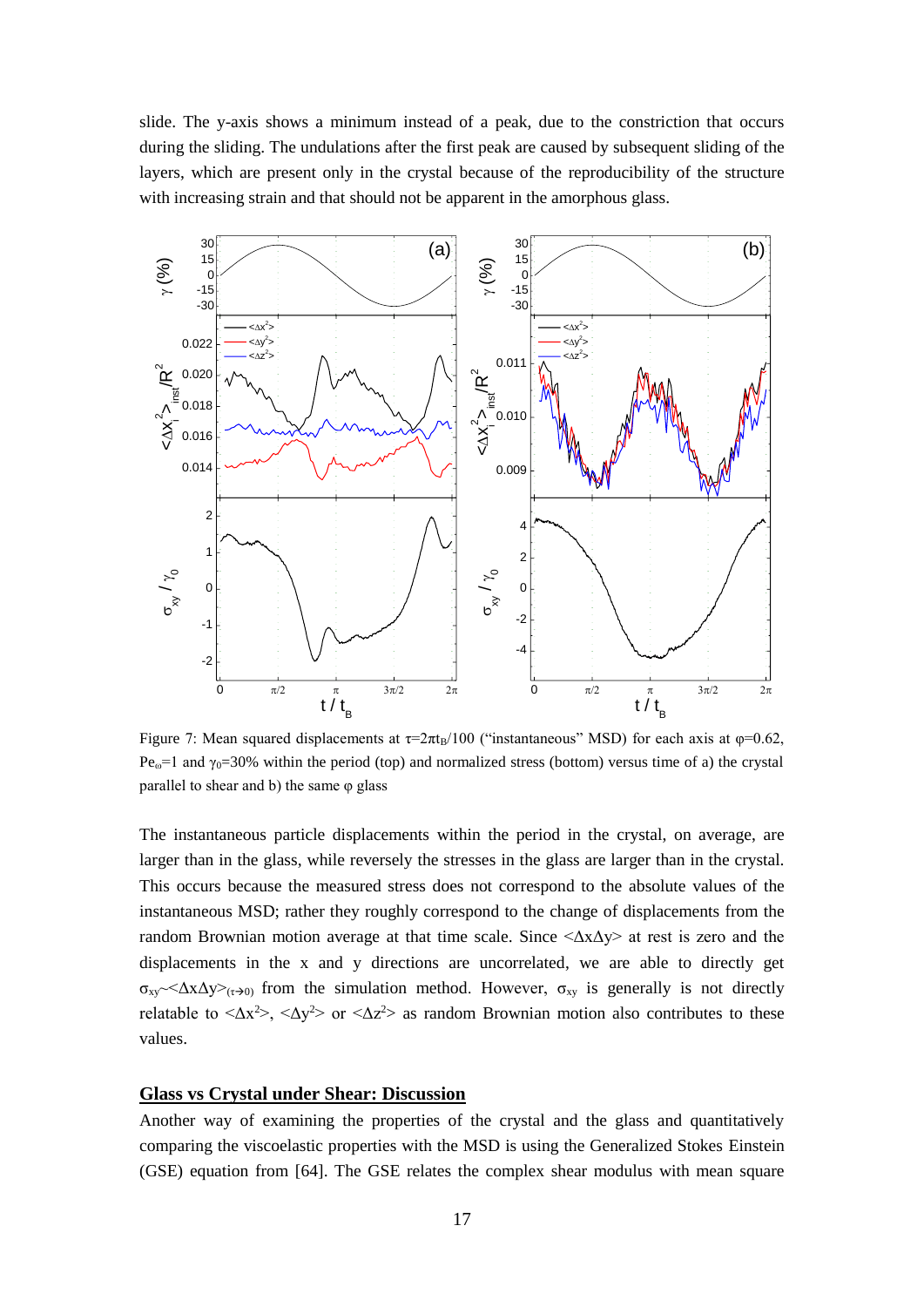displacements as  $G^*(\omega = 2\pi/\tau) \propto 1/<\Delta r^2(\tau)>$ . Thus the plateau value of the mean square displacement, quantifying the localization of the particle should be inversely proportional to the elastic modulus. However we observe that at Pe<sub>ω</sub>=1 (or  $\tau=2\pi$ ) and linear strains for  $\varphi$ =0.62, the isotropic plateau MSD, for the glass and the crystal is comparable (as in fig. 2), but elastic modulus of glass is larger than that of crystal. Therefore in contradiction to the GSE relation from [64], while the crystal and the glass in simulations have similar MSD, the moduli are quite different. In this formulation, it may be that the changes in the structural properties (i.e. amorphous vs ordered) and thus the elastic constants are not taken into account, or that the polydispersity of the glass is affecting the dynamics. We would like to add however, that as the glass approaches maximum packing  $\varphi_{\text{RCP}} \approx 0.64$  [65] and particles reach the limit of immobility, the corresponding FCC will be far from the maximum crystal packing  $\varphi_{\text{FCC}} \approx 0.74$  and thus still quite mobile.

Moreover, the FCC crystal is the entropically favorable configuration of concentrated hard sphere dispersions [16, 66]. When in the glass regime, the particles find themselves kinetically trapped and unable to rearrange into the minimum free energy state. The application of shear provides the particles in the glass regime the ability to rearrange and explore the energy landscape with large and isotropic MSD as seen in fig. 3. Eventually the particles find the minimum free energy (maximum of entropy) and as seen in experimental studies [23, 38-41], the system crystallizes with specific orientation compared to shear. As seen in figs. 3 and 7, the crystal that is created under shear has both less shear stress and fewer displacements which are additionally anisotropic.

### **Parallel Crystal under Oscillatory Shear**

#### **Crystal under Shear: Frequency Dependence**

Now turning our focus solely to the crystal parallel to shear, we move to examine the frequency response under nonlinear oscillatory shear. Figure 8a shows the strain dependence of the MSD for two different frequencies,  $Pe_{\omega}=0.1$  and  $Pe_{\omega}=1$ , at  $\varphi=0.62$  separately for the three axis of motion, while figure 8b shows the x-axis for  $Pe_{\omega}=0.1$ , 1 and 10. The extracted MSDs are at a time scale of one period ( $20\pi$  t<sub>B</sub> for Pe<sub>ω</sub>=0.1,  $2\pi$  t<sub>B</sub> for Pe<sub>ω</sub>=1 and  $2\pi/10$  t<sub>B</sub> for Pe<sub>ω</sub>=10). For Pe<sub>ω</sub>=1 the data in fig. 8 is the same as plotted and described for fig. 3b. The curves for all directions and Pe<sub>ω</sub>=0.1 in 8a have larger values than for Pe<sub>ω</sub>=1 and the onset strain of nonlinearities is smaller for  $Pe<sub>ω</sub>=0.1$  (>2%). Additionally, between the two frequencies, the displacements have qualitatively similar shapes. Similarly to 8b, displacements increase with decreasing frequency and again nonlinear behavior begins at lower strains for lower frequencies.

We find that the increase of the displacements at lower  $Pe_{\omega}$  is due to the larger time scale per period that allows Brownian motion to enhance the shear induced displacements during sliding. This is also seen experimentally in glasses under oscillatory shear [25] as well as in simulations[36]. Looking at both 8a and 8b, it seems that the yield strain for lower  $Pe_{\omega}$  is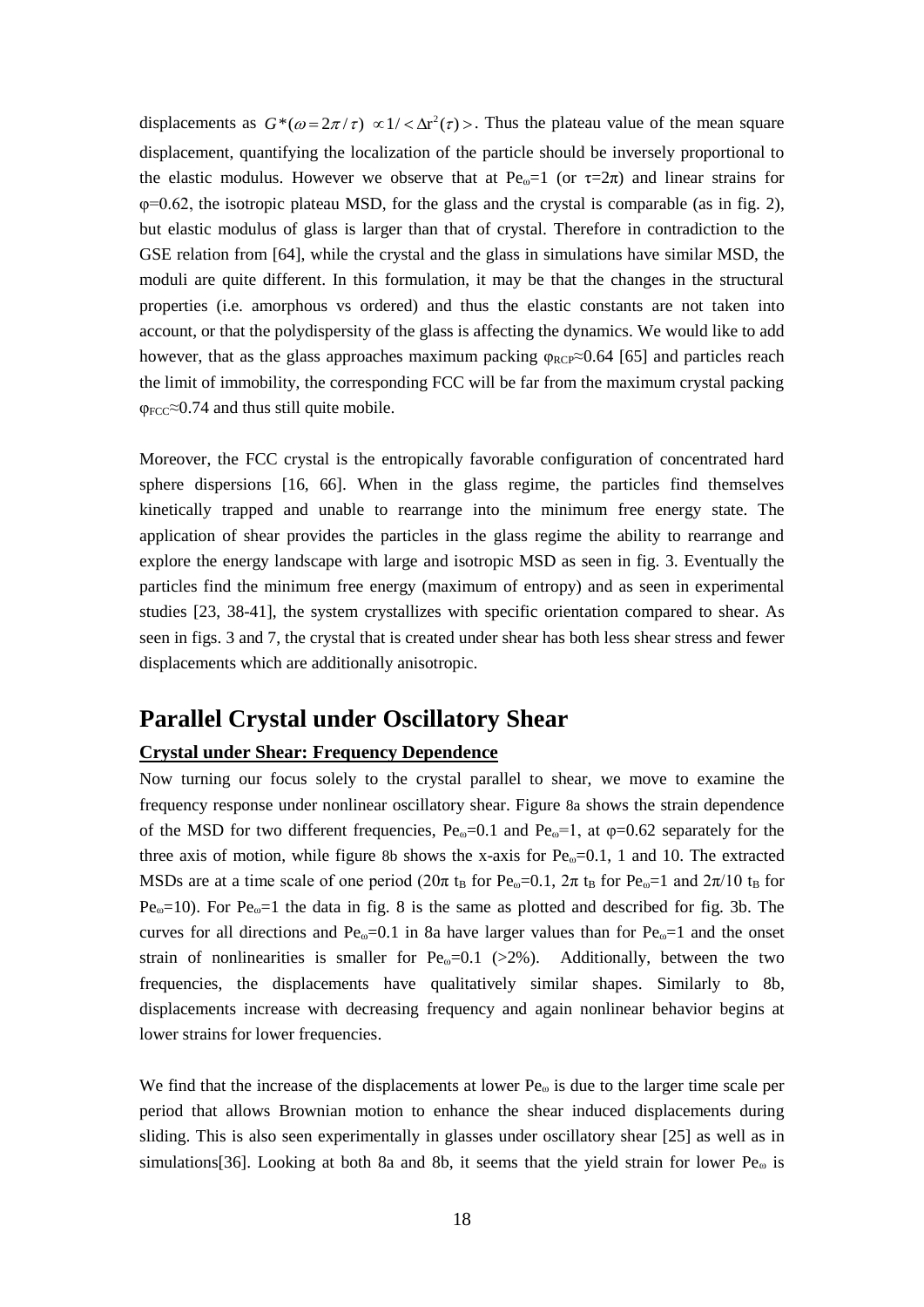smaller, which should again be related to the longer time scale per period and the larger contribution of Brownian motion which assists the random sliding of layers. This is concurrent to experimental rheology [8] and simulations [36] of hard sphere glasses where yield strain increases with frequency. At the smallest  $Pe<sub>ω</sub>$  there is a minimum yield strain, being the least amount of distortion needed to allow a layer to escape using Brownian motion. Similarly for the highest  $Pe_{\omega}$  there is a maximum yield strain which corresponds to the largest allowed distortion before the crystal layer is forced to slide to the next layer position.



Figure 8: Mean squared displacements vs strain for a crystal parallel to shear at  $\varphi$ =0.62 for a time of a single oscillation period in a) all axis and two different  $Pe_{\omega}$  (0.1 and 1) and b) only the x axis and three different  $Pe_{\omega}$  (0.1, 1 and 10).

# **Parallel vs. Perpendicular Crystals under Oscillatory Shear Parallel vs Perpendicular: Stresses**

As discussed previously, in oscillatory shear experiments of concentrated hard spheres with non-rotational parallel plates, FCC crystals with the close packed direction parallel (fig. 1a) and perpendicular (fig. 1b) to shear have been found to occur at different strain regimes [39]. Starting from an amorphous configuration, low strain amplitudes produce a crystal with a distribution of orientation around a preferred orientation of the closed packed direction perpendicular to shear (fig. 1b). Higher strains of  $\gamma_0 > 50\%$  reorient the existing crystal and produce a macroscopic crystal with the closed packed direction parallel to shear (fig. 1a). By lowering the strain with this specific structure, the system does not revert back to being amorphous or to the crystal perpendicular to shear. Previous work of [42] has discussed that this orientation change occurs through energy changes due to geometrical constraints. This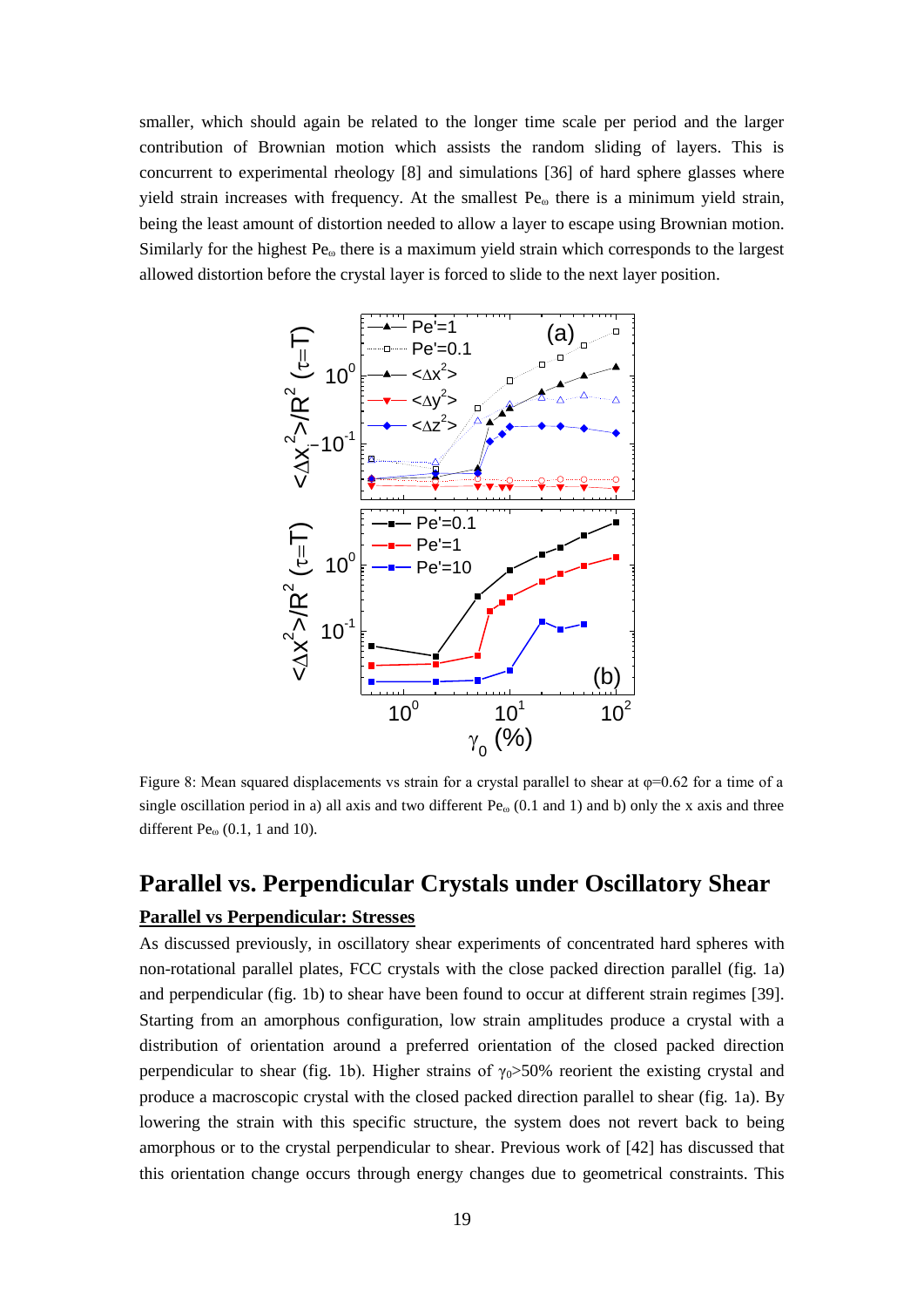work explains these orientation changes in terms of stresses and displacements under shear and comments on the lack thereof in the experimental observations on rotational geometries.

In figure 9 we compare the oscillatory stress response in Lissajous curves, stress versus strain within the period, of the crystals with parallel and perpendicular to shear direction for low and high strains at Pe<sub>ω</sub>=1 for a  $\varphi$ =0.62. The shapes of the curves are complicated, reflecting both the monocrystallinity and the yield properties of the system. At the low strain regime (fig. 9a) the two crystal orientations exhibit similar Lissajous shapes, with a linear elastic stress slope at the maxima of strain being almost equal. Beyond the simple elastic response, at the higher rates of the oscillation, the crystals reveal smaller stresses for the crystal perpendicular to shear. At the high strain regime (fig. 9b), the elastic response at the strain maxima is again similar, however, the higher rates of the oscillation show very different behaviors. The crystal parallel to shear shows stresses with decaying oscillations around a rate independent stress until strain reversal. In contrast, the crystal perpendicular to shear produces a strong increase of stress, much higher than the crystal parallel to shear, which then shows an oscillating decay to a large, rate dependent stress value.



Figure 9: Lissajous (Stress-Strain) curves of crystals parallel and perpendicular to shear for  $\varphi$ =0.62 at  $Pe<sub>ω</sub>=1$  for a) low nonlinear strains of 10%, 20% and 30% and b) high nonlinear strains of 50%, 100% and 200%.

Therefore, at the start of the nonlinear regime (low strains, figure 9a), the crystal parallel to shear exhibits larger stresses than the crystal perpendicular to shear, whereas for larger strains not only is this reversed but the crystal perpendicular to shear produces very strong stress peaks (figure 9b). This is correlated to the perpendicular to parallel orientation change observed in experiments. It seems that the smaller stresses for small strains allow a preferential perpendicular orientation to develop, albeit with a certain distribution, possibly because the difference is small. However, at larger strains this orientation gives prohibitive stresses, causing a reorientation to the crystal parallel to shear. If strains are then reduced, although the perpendicular crystal flows slightly easier, there is no driving force to cause the system to change orientations. Additionally, the linear regime stresses between the two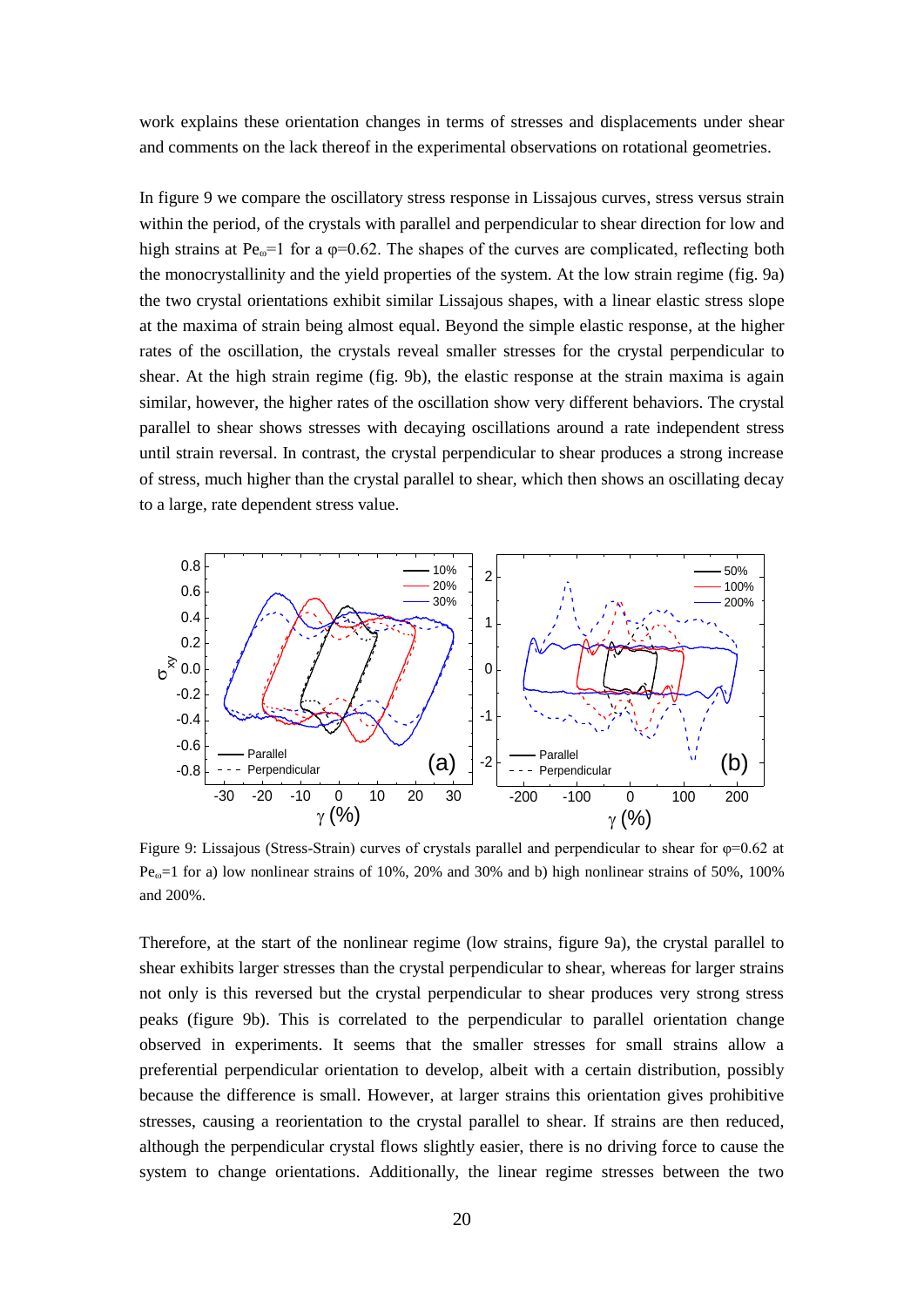orientations, although not shown, are identical as expected from simple FCC elasticity tensors [67]. Thus, the elastic slopes at the maxima of strain seen for both orientations in fig. 9 are equal and represent within those boundaries a linear elastic deformation of the crystal structures. It is important to note that the linear elastic stresses for such crystals are not generally equal in all directions.



Figure 10: Mean squared particle displacements from crystals parallel and perpendicular to shear at  $\varphi$ =0.62 under oscillatory shear with a Pe<sub>ω</sub>=1 at a)  $\gamma_0$  = 20% and b)  $\gamma_0$  = 100%.

#### **Parallel vs Perpendicular: Mean Squared Displacements**

Although the stresses make a clear point for the driving force behind the change of orientation, there may be more information hidden in the displacements. The time dependence of the MSDs under shear for the two orientations for Pe<sub>ω</sub>=1 at low  $\gamma_0$ =20% and high  $\gamma_0$ =100% can be seen in fig. 10. While the in-cage/short time displacements of the two crystals are equal between crystals, for low and high strains, at longer times they show differences. Similarly to the stress findings of the fig. 9, the longtime MSDs  $(t>T)$  for the crystal perpendicular to shear are in average less at low strains, while found to be larger at high strains. More specifically compared to its parallel counterpart, at low strains  $\langle \Delta x^2 \rangle$  and  $\langle \Delta z^2 \rangle$ become less for the perpendicular crystal and for high strains they increase. In both cases  $\langle \Delta y^2 \rangle$  remains the same in both orientations. Interestingly,  $\langle \Delta x^2 \rangle$  at  $\gamma_0 = 20\%$  does not become diffusive at long time scales.

The MSD strain dependence of the orientations at  $Pe<sub>o</sub>=1$  is shown in fig. 11a along with the MSD calculated by subtracting neighbor motion in 11b. Starting from small  $\gamma_0$ , the crystal with perpendicular orientation shows a high  $\langle \Delta x^2 \rangle$  at smaller strains than the parallel one, thus exhibiting a smaller yield strain. Until  $\gamma_0$ =30%, the displacements in the perpendicular crystal are smaller with  $\langle \Delta z^2 \rangle$  being constant, while for  $\gamma_0 \rangle$  50%, they sharply increase above those of the parallel crystal. The MSD relative to the neighbors (fig. 11b) are similar for both orientations up to  $\gamma_0$ =50%, but reveal an abrupt increase for the perpendicular crystal above this strain.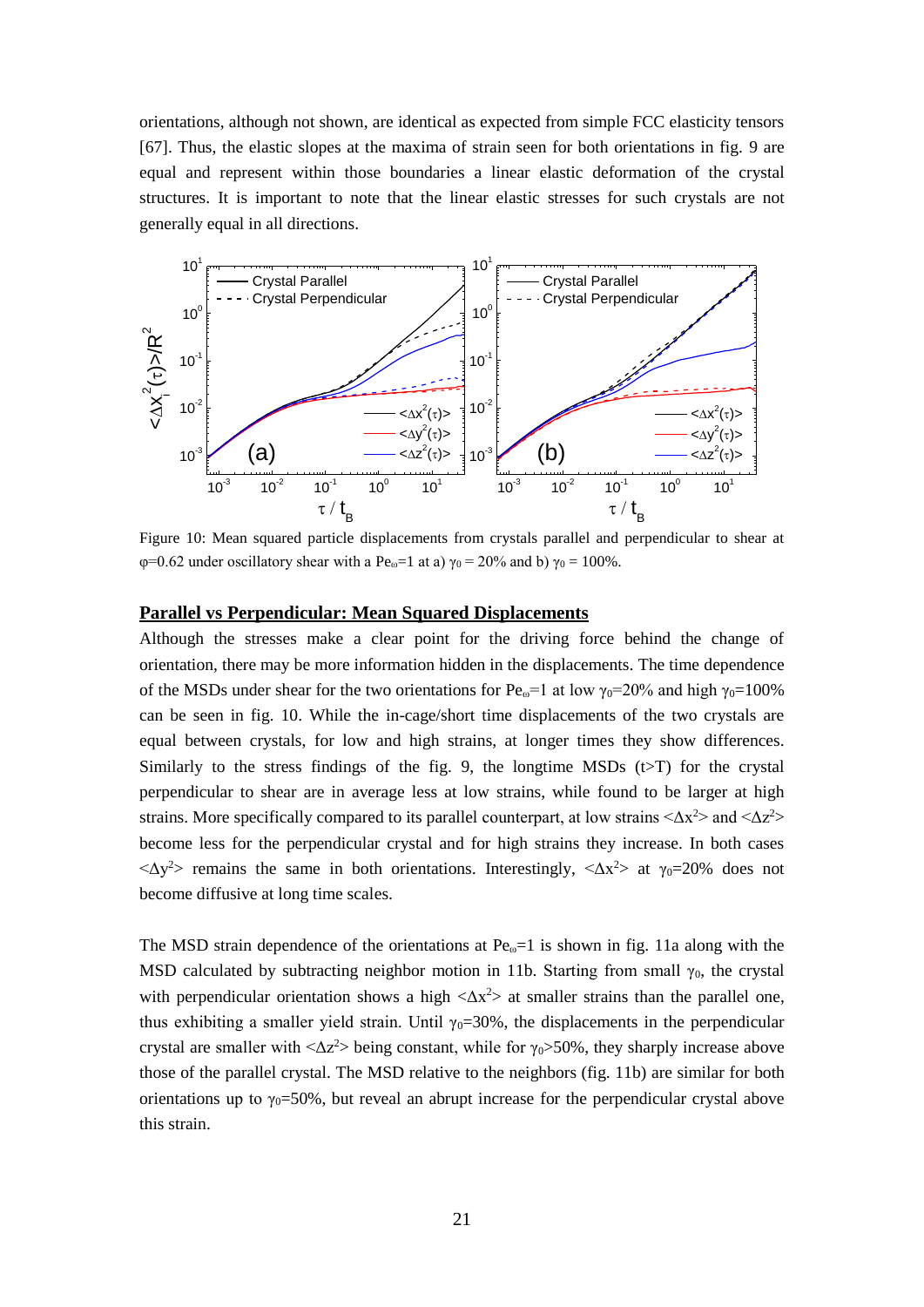

Figure 11: Mean squared displacements versus applied strain of crystals parallel and perpendicular to shear at  $\varphi$ =0.62 and Pe<sub>ω</sub>=1 a) for a time slice of  $2\pi t_B$  (1 period), inset shows  $\langle \Delta r^2(T) \rangle$  versus  $\gamma_0$ , b) the displacements relative to the same layer cage at a time of  $\pi_{B}/10$  (where in-cage motions dominate), while the vertical dashed line in (b) denotes the abrupt change in displacements of the perpendicular crystal.

The displacements of the different crystal orientations under shear follow the findings of the stresses from fig. 9. The displacements of the perpendicular crystal in small strains ( $\gamma_0$ <50%) are less than the parallel, while the stresses are also less. When strains are increased above a certain point ( $\gamma_0 \geq 50\%$ ) the crystal perpendicular to shear exhibits much higher displacements and stresses, additionally giving rise to crystal instabilities with the motion relative to neighbors being severely increased. This is an important indicator of instability as internal stresses are high enough to disrupt the internal layer arrangement.

#### **Parallel vs Perpendicular: Dynamics and Stresses within the Period**

Figures 12 and 13 show the stresses and instantaneous displacements within the period for the crystals parallel and perpendicular to shear for a low strain of 20% (fig. 12) and a high strain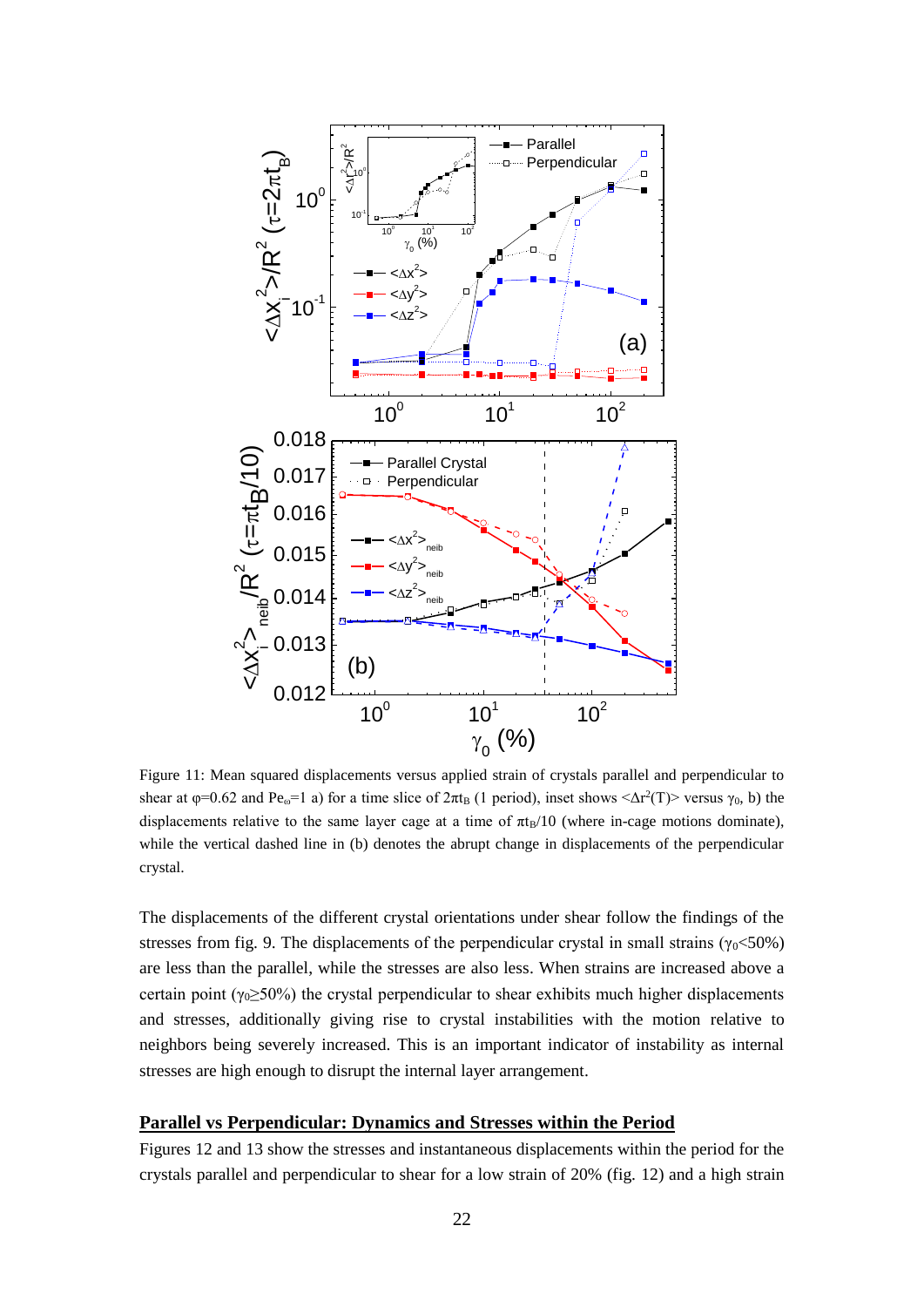of 100% (fig. 13). As discussed earlier for low strains (fig. 9a), the two orientations have similar stress features although the perpendicular crystal exhibits lower absolute values. The instantaneous displacements at low strains also show similar features in the x and y axis as shown in 7a. However there is a marked difference in the z axis, where there are strong minima for the perpendicular crystal. For the high strains of fig. 13, the stresses are shown as in fig. 9b, where the crystal perpendicular to shear shows abrupt stress peaks. The high strain displacements of the crystal parallel to shear mimic the low strain behavior, although now the z axis shows significant changes. The perpendicular crystal in this case shows that the displacements are only anomalous in the z axis (vorticity).



Figure 12: Mean squared displacements at  $\tau = 2\pi \frac{1}{B} \left( 100 \right)$  ("instantaneous" MSD) for each axis at  $\varphi = 0.62$ , Pe<sub>ω</sub>=1 and  $γ_0=20%$  within the period (top) and normalized stress (bottom) versus time of a) the crystal parallel to shear and b) the crystal perpendicular to shear.

Going back to figure 1, we schematically show the sliding behavior under shear of the parallel (fig.1a) and perpendicular (fig.1b) crystals. The layers of the crystal parallel to shear have only one slipping angle relative to the shear direction,  $\pi/6$ . However, the layers of the crystal perpendicular to shear have two slipping angles, the first one having a zero value and the second one being  $\pi/3$ . While even a zero angle would need a finite amount of stress to allow sliding of layers, as the angle is increased, the stress needed to slide the layers is also increased. Thus at low nonlinear strains the crystal perpendicular to shear has lower stresses (zero angle) and smaller displacements.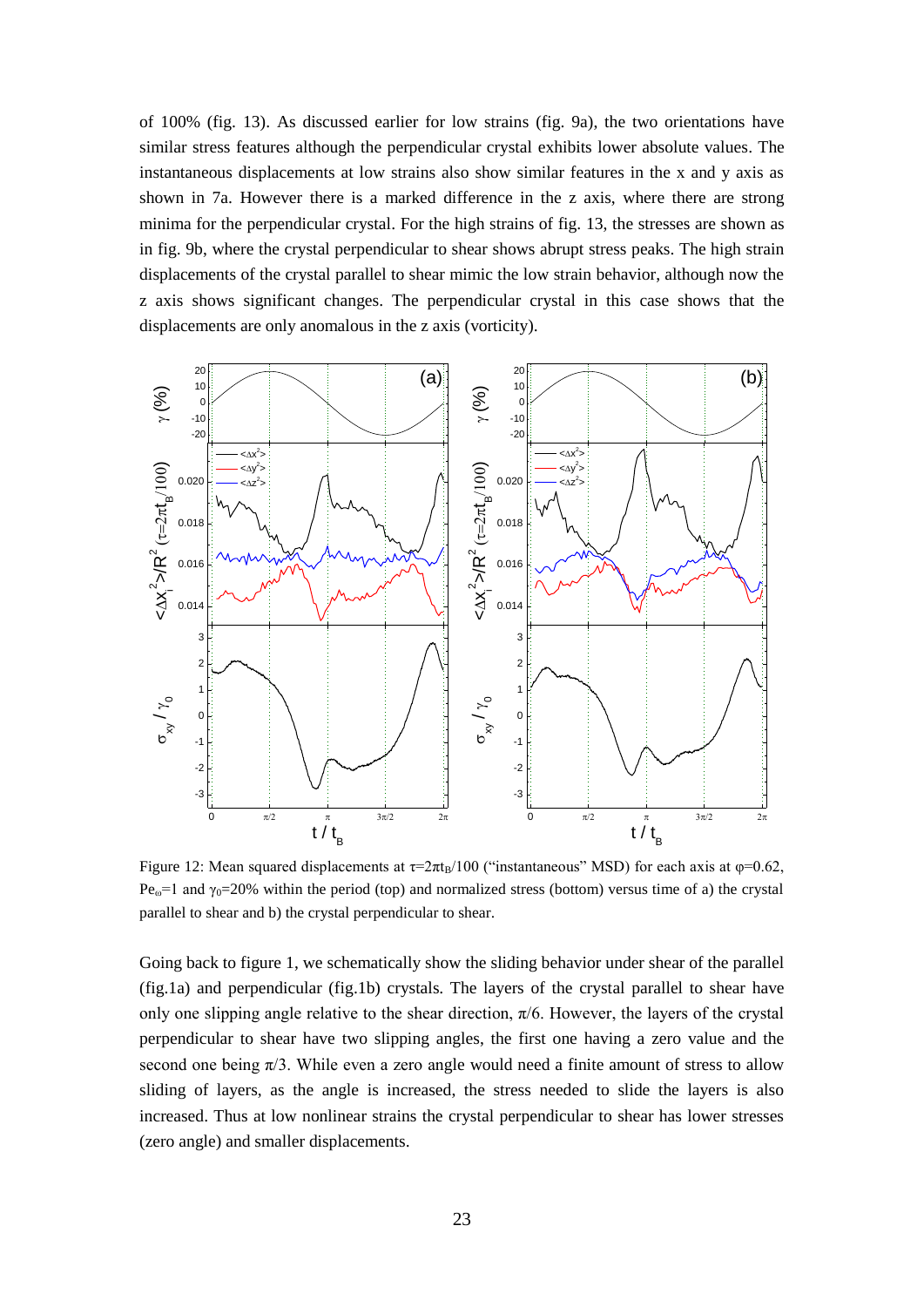

Figure 13: Mean squared displacements at  $\tau = 2\pi t_B/100$  ("instantaneous" MSD) for each axis at  $\varphi = 0.62$ , Pe<sub>ω</sub>=1 and γ<sub>0</sub>=100% within the period (top) and normalized stress (bottom) versus time of a) the crystal parallel to shear and b) the crystal perpendicular to shear.

As strain is increased, the perpendicular crystal is forced to explore an area of much larger stress  $(\pi/3$  angle), which causes displacement instabilities in the z axis (figs 10, 11, 12 and 13). Experimentally these instabilities force the crystal to reorient parallel to shear. In that case a smaller sliding angle  $(\pi/6)$  is involved, which allows smoother layer motion with less stress. The crystal experimentally remains in this orientation for all strains, as there are no instabilities. In real systems however, at very high strains the crystal is finally destroyed by forces not taken into consideration as will be discussed. The smaller yield strain of the perpendicular crystal is also likely due to the initial zero angle slipping mechanism. An interesting observation can be made on the sub-diffusive motion seen for the perpendicular crystal at  $\gamma_0 = 20\%$  (fig. 10a), showing confinement in the layer motion. As may be gleaned from the scheme of fig. 1a, the crystal will have difficulty slipping past the initial zero angle, leading to longtime confinement of the crystal layers and forcing collective motion of the crystal layers.

From the simulations we have found that the crystal parallel to shear is stable at all strains which is congruent with experimental observations [41]. The crystal perpendicular to shear is stable only at small non-linear strains, while showing high instabilities (in the y axis) at higher strains. It was also found that the crystal perpendicular to shear exhibits less stresses and MSDs than the crystal parallel to shear at low strains. Thus we conclude that the shear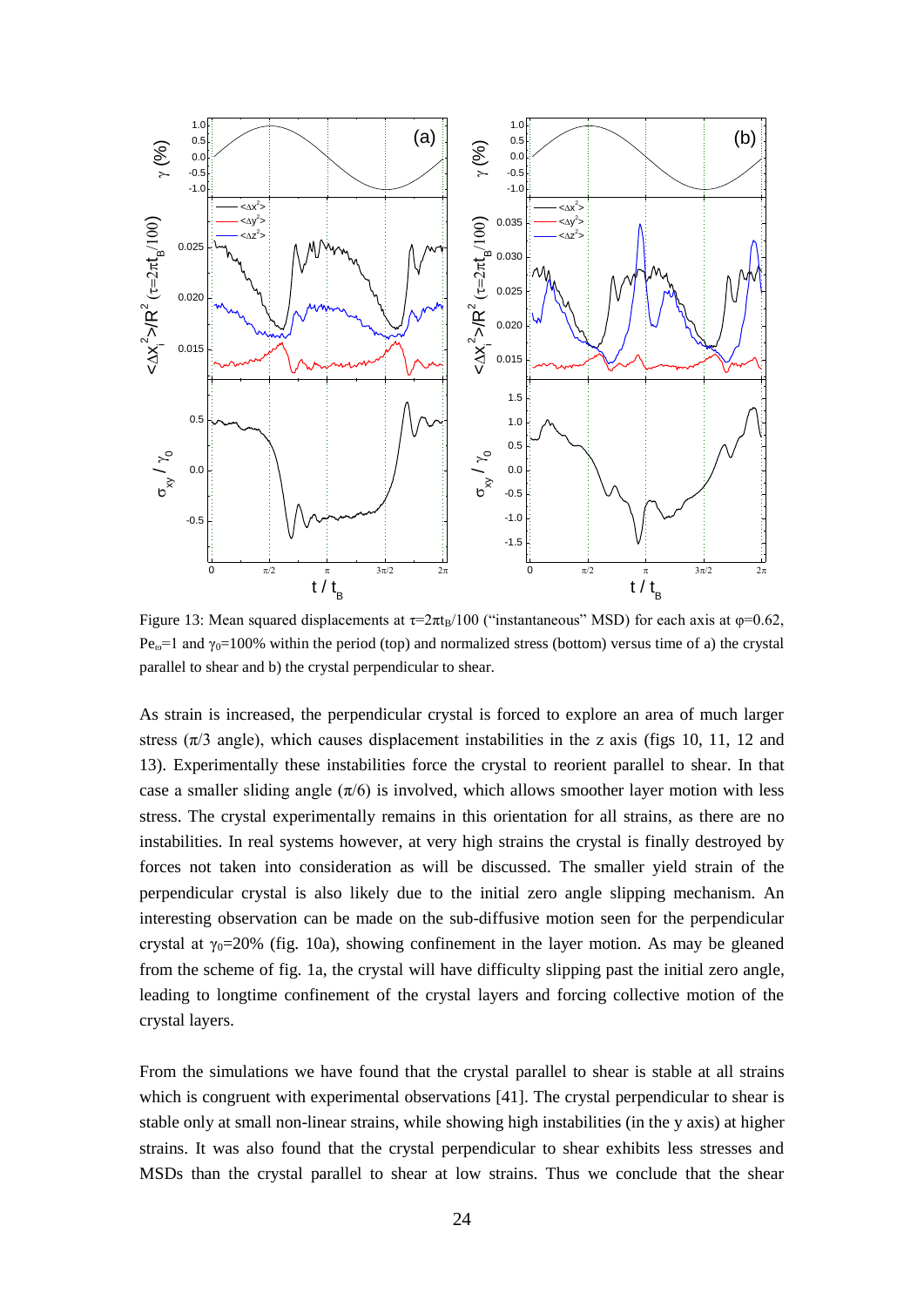induced crystal experimentally is created first with a perpendicular orientation (less displacements and stresses), which then changes to parallel (reorientation due to instabilities in the perpendicular one). Since the crystal parallel to shear is still very efficient in reducing stresses under shear, crystal does not revert back to the perpendicular orientation at low strains.

Even at the highest strains (500%) the simulated crystal parallel to shear shows no instabilities (see SI). The slipping layer is such that whatever strain or  $Pe_{\omega}$  is applied, the crystal is stable. At higher rates and strains there are actually less instabilities, as there is less Brownian motion to complicate the shear alignment of the crystal. The experimental instabilities for the parallel crystal, causing destruction of the crystal at high strains, are possibly hydrodynamic in origin [54], or as recently put forth, frictional in nature[68]. The lubrication or frictional stresses, which are not implemented in the Brownian dynamics code, could cause jamming of particles and subsequent breaking of the crystals. However, the instabilities of the crystal perpendicular to shear are spatial in origin (excluded volume) and are thus captured by the Brownian Dynamics simulations.

The lack of any perpendicular crystal in the rheometer cone-plate geometry [23] is possibly due to the curvature in the x-z plane, as there may be higher energies/stress required for creation of crystal. Additionally, the reason there is no full crystallization at lower strains, however long the elapsed time of shear, may be related to the experimental finding that in a parallel plate shear cell there is a distribution of crystal orientations around the perpendicular at low strains [39]. Since the perpendicular crystal is unable to form in the rotational geometry, only a small portion of parallel crystal is allowed, which by increasing the strain grows into a full crystal.

# **Conclusions/Summary**

With the use of Brownian Dynamics simulations, we have examined concentrated hard sphere suspensions under oscillatory shear with the purpose of understanding the route to shearinduced crystallization. Through analyses of particle motions and stresses averaged over the period, but also examined within the period, our work shows that the processes of shear induced ordering in concentrated suspensions not only minimizes the energy of the system by bringing it to an ordered state, but also leads to minimization of particle stresses as well as particle motions.

#### **Glass vs. crystal at rest**

For the amorphous and crystalline structures at rest we found that although the short time MSD for the crystal is higher than that of the glass, the dynamic heterogeneities in the glass may allow increase of the MSD above those of the crystal for longer times. Thus, while in the crystal particles are completely confined in their cage, with the MSD showing a clear plateau, in the glass large scale out of cage motion is observed via dynamic heterogeneities. When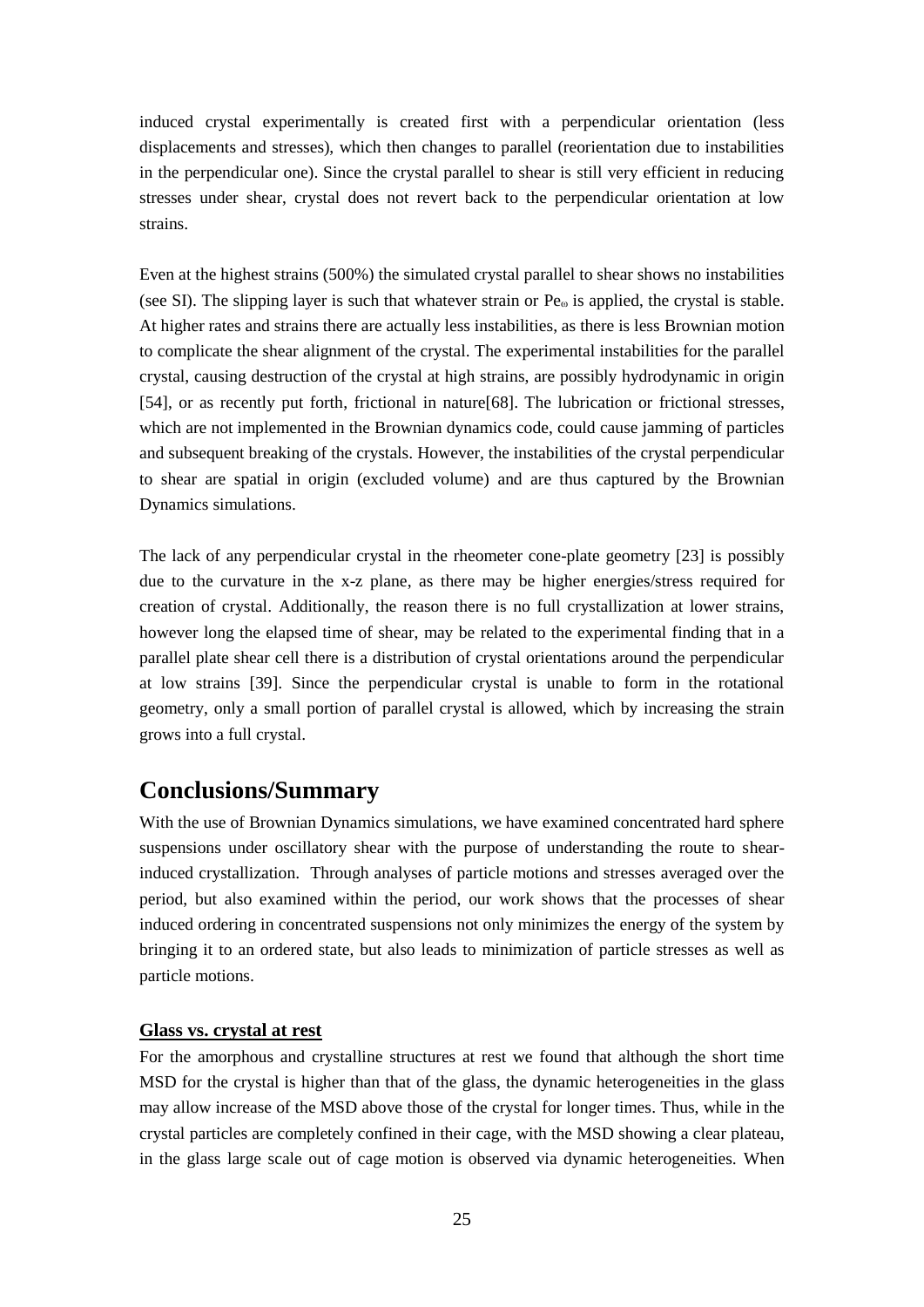approaching the limit of random close packing  $(\approx 0.66)$  the crystal MSD should always be larger that of a same  $\varphi$  glass because of the larger distance from maximum packing ( $\approx$ 0.74).

#### **Glass vs. parallel crystal under oscillatory shear**

When comparing the displacements of the crystal oriented parallel to shear and the glass under oscillatory shear we concluded that, due to the sliding layers the crystal has anisotropic displacements compared to the isotropic displacements found in the glass. The crystal displacements are due to cooperative motion of x-z layers of particles sliding over each other, although high rates cause cage elongation in the shear direction seen as an increase of  $\langle \Delta x^2 \rangle$ relative to the x-z neighbors at long times. The yield strain of the crystal is found to be less than the glass, due to sliding layer motion. Past the yield point, the longtime shear induced displacements of the glass are found to be larger, while stresses are highly correlated to instantaneous shear induced displacements in both crystal and glass. We conclude that during the experimental shear of a monodisperse glass, the large out of cage displacements allow the system to explore the energy landscape and find the minima in energy, stresses and displacements by configuring particles into a crystal oriented parallel to shear, simultaneously reducing non-Gaussian behavior in the particle motions.

#### **Parallel crystal under oscillatory shear**

Through the examination of the parallel crystal under oscillatory shear, we have found that the MSD of the crystal increases with decreasing  $Pe<sub>ω</sub>$ , although showing qualitatively similar displacements as a function of applied strain. The yield strain of the crystal is less for lower oscillation frequencies as Brownian motion has time to act upon the system under shear and allow the sliding of the crystal layers.

#### **Parallel vs. perpendicular crystals under oscillatory shear**

The experimental transition from glass to crystal with increasing strain as well as the selection of crystal orientation is governed by the minimization of stresses and displacements in the hard sphere system. Similarly, the low strain perpendicular and high strain parallel to shear crystals may occur due to minimization of stresses and displacements. The crystal perpendicular to shear exhibits low stresses and MSD at low nonlinear strains (10%-20%), while the one parallel to shear shows slightly larger stresses in the same regions. At higher strains, the sliding layers of the parallel crystal are more efficient in minimizing stresses and the perpendicular crystal is no longer stable. Thus starting from an amorphous glassy system, at low strains a crystal perpendicular to shear is formed, which becomes unstable at larger strains and reorients into a crystal parallel to shear.

### **Acknowledgments**

N.K. has been supported by the Greek General Secretariat for Research and Technology (Basic Research Program PENED,-03ED566) and Horizon 2020 funding, through H2020- MSCA-IF-2014, ActiDoC No. 654688, from the European Union (EU).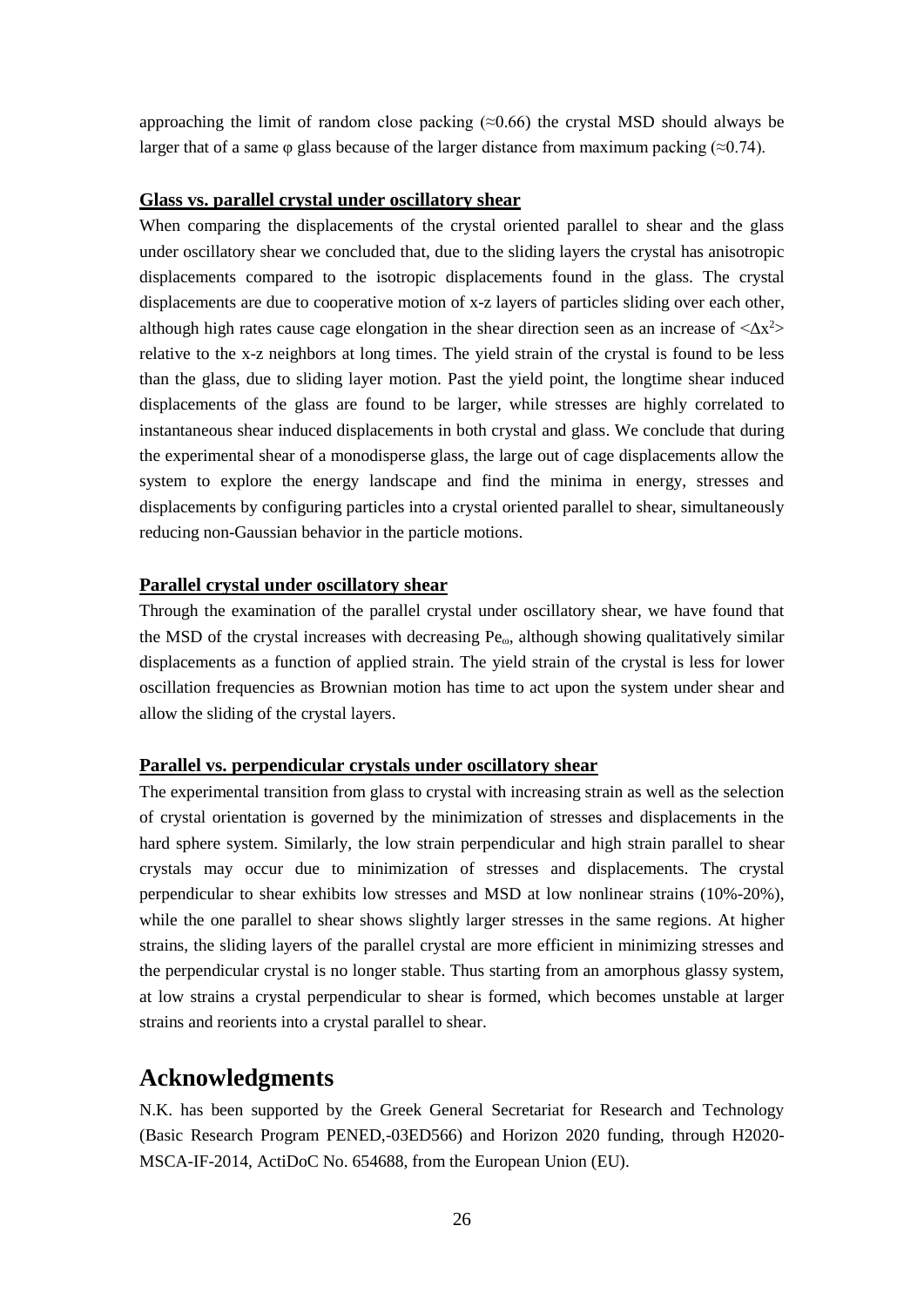## **References**

- 1. Poon, W., *Colloids as Big Atoms.* Science, 2004. **304**(5672): p. 830-831.
- 2. Poon, W.C.K., *The physics of a model colloid-polymer mixture.* Journal of Physics Condensed Matter, 2002. **14**(33): p. R859-R880.
- 3. Pusey, P.N., *Liquids, Freezing and the Glass Transition*, in *Les Houches Session 51*, D. Lesvesque, J.P. Hansen, and J. Zinn-Justin, Editors. 1991: North-Holland, Amsterdam.
- 4. Pusey, P.N., *Colloidal glasses.* Journal of Physics Condensed Matter, 2008. **20**(49): p. 494202.
- 5. van Megen, W. and S.M. Underwood, *Glass-Transition in Colloidal Hard-Spheres - Mode-Coupling Theory Analysis.* Phys. Rev. Lett., 1993. **70**(18): p. 2766-2769.
- 6. Kegel, W.K. and a.A. van Blaaderen, *Direct Observation of Dynamical Heterogeneities in Colloidal Hard-Sphere Suspensions.* Science, 2000. **287**(5451): p. 290-293.
- 7. Weeks, E.R., et al., *Three-Dimensional Direct Imaging of Structural Relaxation Near the Colloidal Glass Transition*. 2000. p. 627-631.
- 8. Petekidis, G., D. Vlassopoulos, and P.N. Pusey, *Yielding and flow of colloidal glasses.* Faraday Discuss, 2003. **123**: p. 287-302.
- 9. Pusey, P.N., et al., *Hard spheres: crystallization and glass formation.* Philosophical Transactions of the Royal Society A: Mathematical, Physical and Engineering Sciences, 2009. **367**(1909): p. 4993-5011.
- 10. Pusey, P.N. and W. van Megen, *Phase behaviour of concentrated suspensions of nearly hard colloidal spheres.* Nature, 1986. **320**(6060): p. 340-342.
- 11. Pusey, P.N., et al., *Structure of crystals of hard colloidal spheres.* Phys. Rev. Lett., 1989. **63**(25): p. 2753-2756.
- 12. Poon, W.C.K. and P.N. Pusey, *Phase Transitions of spherical colloids*, in *Observations and Simulations of Phase Transitions of Complex Fluids*, M. Baus, Editor. 1995, Kluwer Academic Publishers. p. 3-51
- 13. Schöpe, H.J., G. Bryant, and W.v. Megen, *Effect of polydispersity on the crystallization kinetics of suspensions of colloidal hard spheres when approaching the glass transition.* J. Chem. Phys., 2007(127): p. 084505.
- 14. Pusey, P.N. and W. van Megen, *Observation of a glass transition in suspensions of spherical colloidal particles.* Phys. Rev. Lett., 1987. **59**(18): p. 2083.
- 15. Hunter, G.L. and E.R. Weeks, *The physics of the colloidal glass transition.* Reports on Progress in Physics, 2012. **75**(6): p. 066501.
- 16. Zaccarelli, E., et al., *Crystallization of Hard-Sphere Glasses.* Phys. Rev. Lett., 2009. **103**(13).
- 17. Van Megen, W. and S.M. Underwood, *Glass transition in colloidal hard spheres: Measurement and mode-coupling-theory analysis of the coherent intermediate scattering function.* Physical Review E, 1994. **49**(5): p. 4206- 4220.
- 18. Brambilla, G., et al., *Probing the equilibrium dynamics of colloidal hard spheres above the mode-coupling glass transition.* Physical Review Letters, 2009. **102**(8): p. 085703.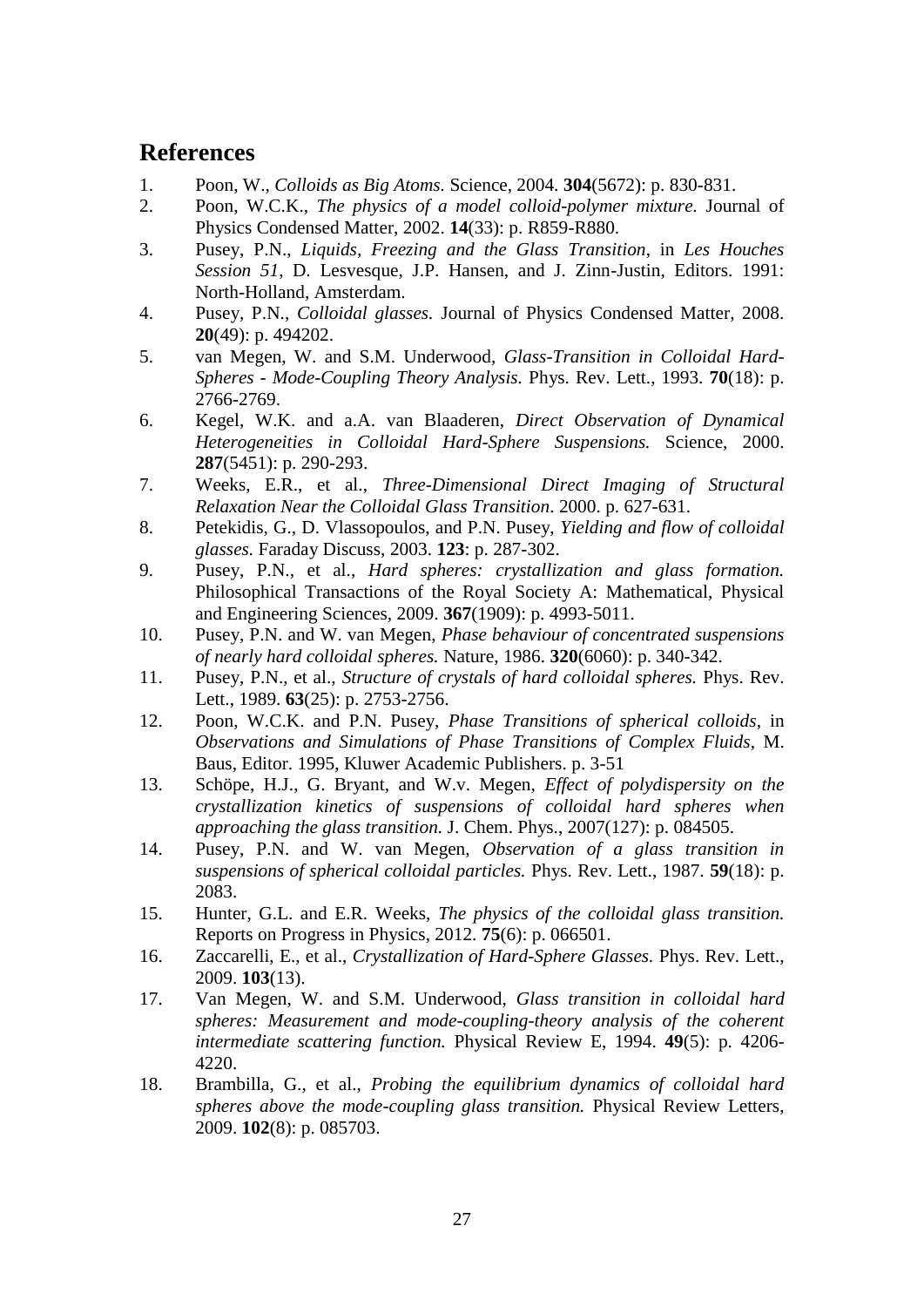- 19. Saltzman, E.J. and K.S. Schweizer, *Activated hopping and dynamical fluctuation effects in hard sphere suspensions and fluids.* The Journal of Chemical Physics, 2006. **125**(4): p. 044509-19.
- 20. Weeks, E.R. and D.A. Weitz, *Properties of Cage Rearrangements Observed near the Colloidal Glass Transition.* Phys. Rev. Lett., 2002. **89**(9): p. 095704.
- 21. Weeks, E.R. and D.A. Weitz, *Subdiffusion and the cage effect studied near the colloidal glass transition.* Chemical Physics, 2002. **284**(1-2): p. 361-367.
- 22. Weeks, E.R., J.C. Crocker, and D.A. Weitz, *Short and long-range correlated motion observed in colloidal glasses and liquids.* Journal of Physics: Condensed Matter, 2007. **19**(20): p. 205131.
- 23. Koumakis, N., A.B. Schofield, and G. Petekidis, *Effects of shear induced crystallization on the rheology and ageing of hard sphere glasses.* Soft Matter, 2008. **4**: p. 2008-2018.
- 24. Petekidis, G., D. Vlassopoulos, and P.N. Pusey, *Yielding and flow of sheared colloidal glasses.* Journal of Physics Condensed Matter, 2004. **16**(38): p. S3955-S3963.
- 25. Petekidis, G., A. Moussaid, and P.N. Pusey, *Rearrangments in hard-sphere glasses under oscillatory shear strain.* Phys. Rev. E, 2002. **66**: p. 051402.
- 26. Koumakis, N., et al., *Direct comparison of the rheology of model hard and soft particle glasses.* Soft Matter, 2012. **8**(15): p. 4271-4284.
- 27. Besseling, R., et al., *Three-Dimensional Imaging of Colloidal Glasses under Steady Shear.* Physical Review Letters, 2007. **99**(2): p. 028301.
- 28. Besseling, R., et al., *Shear Banding and Flow-Concentration Coupling in Colloidal Glasses.* Physical Review Letters, 2010. **105**(26): p. 268301.
- 29. Schall, P., D.A. Weitz, and F. Spaepen, *Structural Rearrangements That Govern Flow in Colloidal Glasses.* Science, 2007. **318**(5858): p. 1895-1899.
- 30. Eisenmann, C., et al., *Shear Melting of a Colloidal Glass.* Physical Review Letters, 2010. **104**(3): p. 035502.
- 31. Chen, D., et al., *Microscopic structural relaxation in a sheared supercooled colloidal liquid.* Physical Review E, 2010. **81**(1): p. 011403.
- 32. Sentjabrskaja, T., et al., *Creep and flow of glasses: strain response linked to the spatial distribution of dynamical heterogeneities.* Scientific reports, 2015. **5**.
- 33. Koumakis, N., et al., *Yielding of hard-sphere glasses during start-up shear.* Physical review letters, 2012. **108**(9): p. 098303.
- 34. Laurati, M., et al., *Transient dynamics in dense colloidal suspensions under shear: shear rate dependence.* Journal of Physics: Condensed Matter, 2012. **24**(46): p. 464104.
- 35. Mutch, K.J., et al., *Time-dependent flow in arrested states–transient behaviour.* The European Physical Journal Special Topics, 2013. **222**(11): p. 2803-2817.
- 36. Koumakis, N., J. Brady, and G. Petekidis, *Complex oscillatory yielding of model hard-sphere glasses.* Physical review letters, 2013. **110**(17): p. 178301.
- 37. Ballauff, M., et al., *Residual stresses in glasses.* Physical review letters, 2013. **110**(21): p. 215701.
- 38. Ackerson, B.J. and P.N. Pusey, *Shear-Induced Order in Suspensions of Hard Spheres.* Phys. Rev. Lett. , 1988. **61**: p. 1033.
- 39. Haw, M.D., W.C.K. Poon, and P.N. Pusey, *Direct observation of oscillatory shear-induced order in colloidal suspensions.* Phys. Rev. E, 1998. **57**: p. 6859.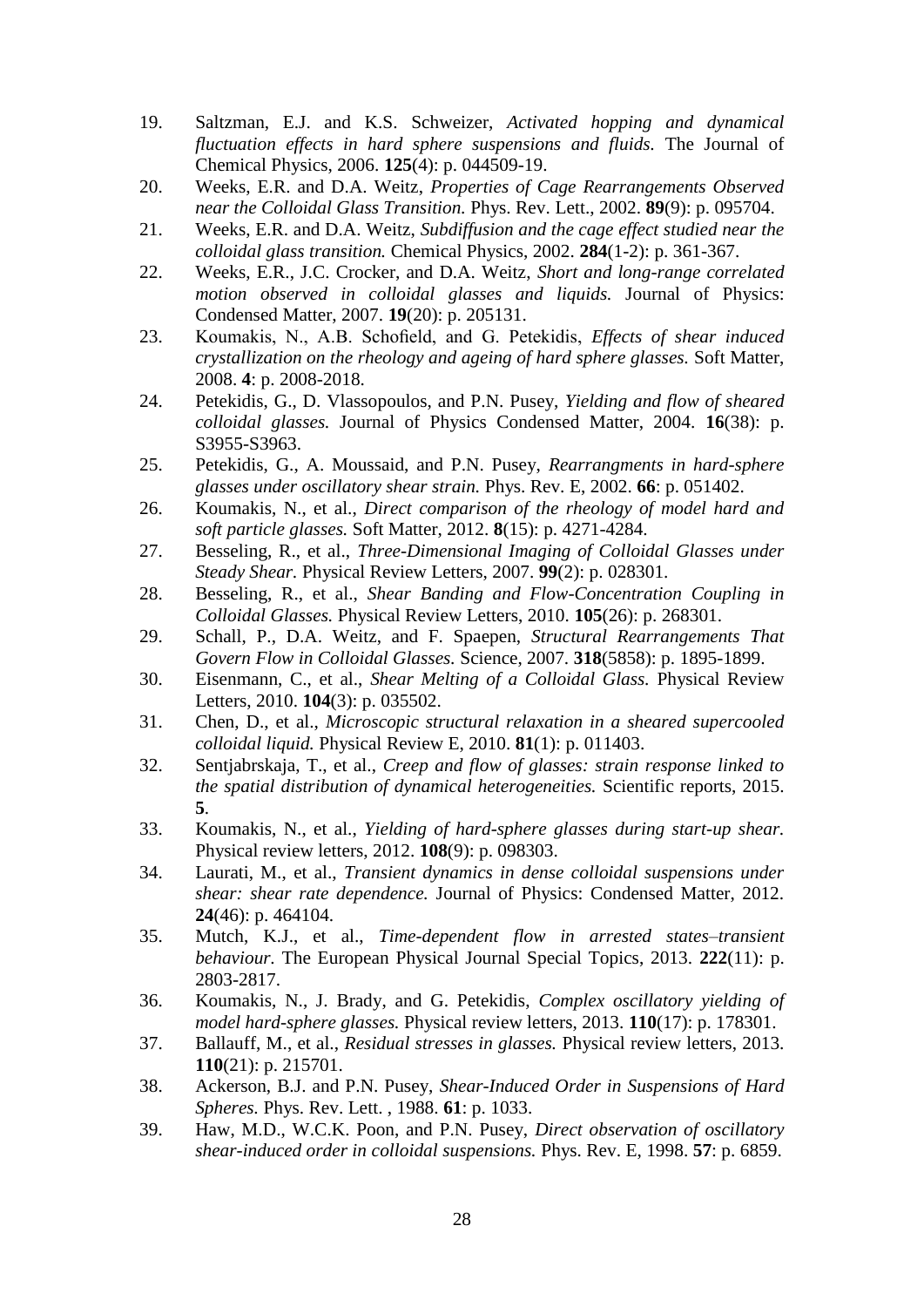- 40. Ackerson, B.J., *Shear induced order and shear processing of model hard sphere suspensions.* J. Rheol. , 1990. **34**(4): p. 553-590.
- 41. Haw, M.D., et al., *Colloidal glasses under shear strain.* Phys. Rev. E, 1998. **58**: p. 4673.
- 42. Komatsugawa, H. and S. Nosé, *Nonequilibrium molecular dynamics simulations of oscillatory sliding motion in a colloidal suspension system.* Physical Review E, 1995. **51**(6): p. 5944.
- 43. McMullan, J.M. and N.J. Wagner, *Directed self-assembly of suspensions by large amplitude oscillatory shear flow.* Journal of Rheology, 2009. **53**(3): p. 575-588.
- 44. Cerda, J.J., et al., *Shear effects on crystal nucleation in colloidal suspensions.* Physical Review E, 2008. **78**(3): p. 031403.
- 45. Blaak, R., et al., *Homogeneous nucleation of colloidal melts under the influence of shearing fields.* Journal of Physics: Condensed Matter, 2004. **16**(38): p. S3873.
- 46. Blaak, R., et al., *Crystal Nucleation of Colloidal Suspensions under Shear.* Phys. Rev. Lett. , 2004. **93**: p. 068303
- 47. Smith, P.A., et al., *Yielding and crystallization of colloidal gels under oscillatory shear.* Phys. Rev. E, 2007. **76**(4): p. 041402.
- 48. Besseling, T., et al., *Oscillatory shear-induced 3D crystalline order in colloidal hard-sphere fluids.* Soft Matter, 2012. **8**(26): p. 6931-6939.
- 49. Duff, N. and D.J. Lacks, *Shear-induced crystallization in jammed systems.* Phys. Rev. E, 2007. **75**(3): p. 031501.
- 50. Vermant, J. and M.J. Solomon, *Flow-induced structure in colloidal suspensions.* J. Phys. Condens. Matter, 2005. **17**: p. R187-R216.
- 51. Gasser, U., *Crystallization in three-and two-dimensional colloidal suspensions.* Journal of Physics Condensed Matter, 2009. **21**(20).
- 52. Derks, D., et al., *Confocal microscopy of colloidal dispersions in shear flow using a counter-rotating cone–plate shear cell.* J. Phys. Condens. Matter, 2004. **16**: p. S3917–S3927
- 53. Derks, D., et al., *Dynamics of colloidal crystals in shear flow.* Soft Matter, 2009. **5**(5): p. 1060-1065.
- 54. Yu, L.W., et al., *Melting and crystallization of colloidal hard-sphere suspensions under shear.* Proceedings of the National Academy of Sciences of the United States of America, 2009. **106**(26): p. 10564-10569.
- 55. Foss, D.R. and J.F. Brady, *Self-diffusion in sheared suspensions by dynamic simulation.* J. Fluid Mech., 1999. **401**: p. 243-274.
- 56. Heyes, D.M. and J.R. Melrose, *Brownian dynamics simulations of model hard-sphere suspensions.* Journal of Non-Newtonian Fluid Mechanics, 1993. **46**(1): p. 1-28.
- 57. Foss, D.R. and J.F. Brady, *Brownian Dynamics simulation of hard-sphere colloidal dispersions.* Journal of Rheology, 2000. **44**(3): p. 629-651.
- 58. Taylor, G., *Conditions under Which Dispersion of a Solute in a Stream of Solvent can be Used to Measure Molecular Diffusion*. 1954. p. 473-477.
- 59. Van Hove, L., *Correlations in Space and Time and Born Approximation Scattering in Systems of Interacting Particles.* Physical Review, 1954. **95**(1): p. 249.
- 60. Weeks, E.R., et al., *Three-Dimensional Direct Imaging of Structural Relaxation Near the Colloidal Glass Transition.* Science, 2000. **287**(5453): p. 627-631.